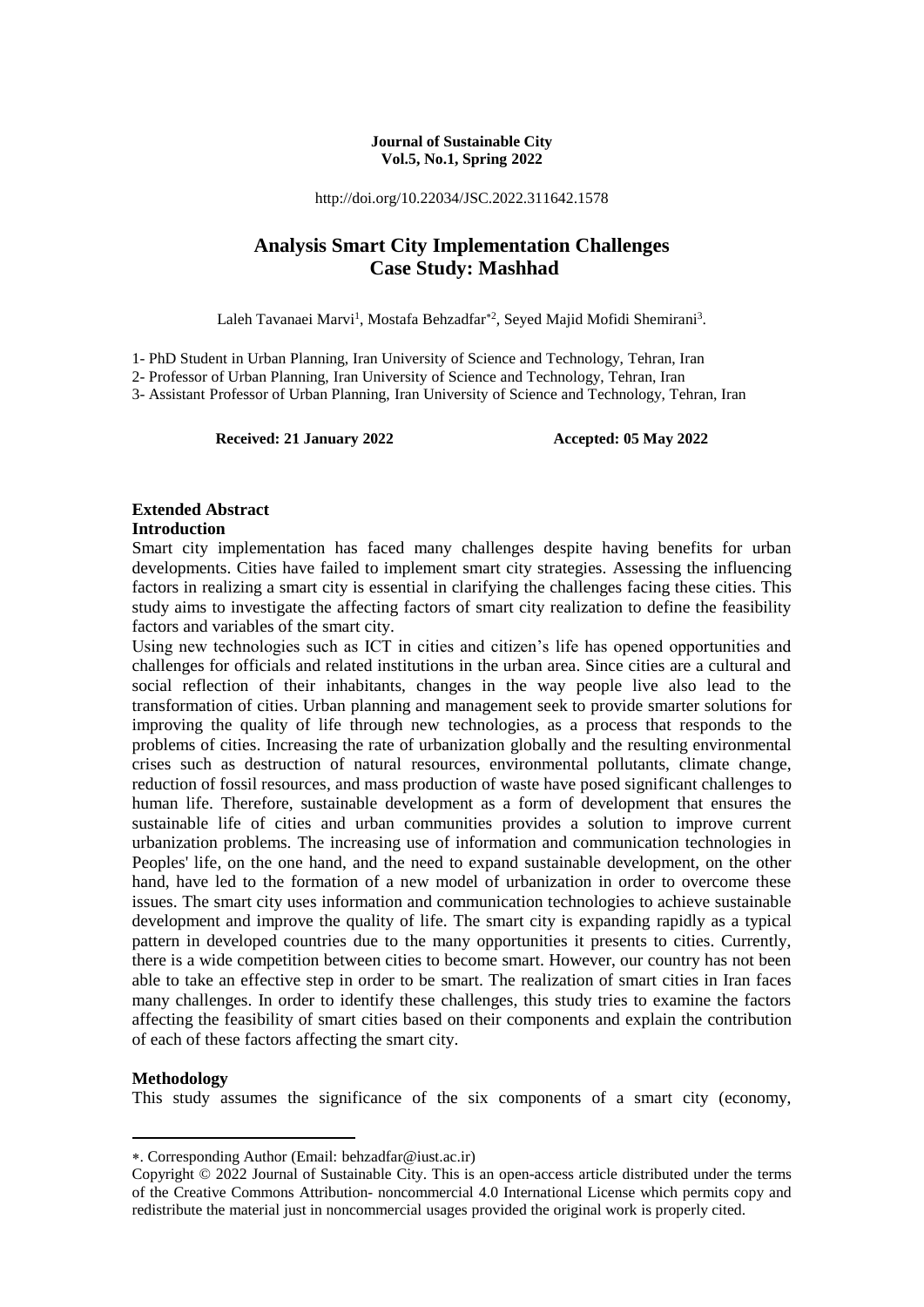environment, people, living, governance, mobility) on the feasibility of a smart city in Mashhad. Therefore, this study utilizes a mixed research method and questionnaire analysis method. For this purpose, first, the components and variables affecting the feasibility of the smart city are explained. The structural equation modeling method, Smart PLS 3 software, has been used for data analysis.

#### **Results and discussion**

At the 95% confidence level, the effective components in Mashhad smart city have been prioritized: Smart governance 92%, smart living 82%, smart economy 79%, smart mobility 69%, smart environment 59%, and smart people 57%.

Comparatively, with the feasibility of smart cities in Europe, it can be concluded that the component of a smart environment that has been achieved in most European cities in Mashhad is facing serious challenges. The most significant challenges are:

-Assessing the sustainability of urban plans and programs;

-Integrating resource management;

-Measuring energy efficiency;

-Transparency of energy consumption.

The component of smart people, which has a low percentage of feasibility in European cities, faces fewer challenges than other smart city components in Mashhad, which can be considered one of the main capacities in developing smart city strategies.

#### **Conclusion**

this article aims to review the feasibility of a smart city in Mashhad and its challenges by reviewing the literature, smart city projects, and questionnaire from managers and employees in the field of urban management. The relationship and impact of each of these challenges on realizing the smart city introduce the effective components and variables in implementing smart city strategies in Mashhad. According to the studies, it can be concluded that each component of a smart city includes different variables. The nature of these variables is focused on the context and complex conditions of each city. Therefore, it is expected that in examining the feasibility of smart cities, a diverse set of variables related to the specific issues and problems of each city will be considered:

-The most critical challenge for the feasibility of the smart city depends on providing a proper definition of the components of the smart city and its structuring to develop innovative ecosystems;

-The method of examining the feasibility of a smart city based on the issues and challenges of each city can be used by urban management institutions, policymakers, and planners;

-Identifying the challenges of achieving smart cities can provide an opportunity for smart cities in Iran to define smart projects more realistically and efficiently.

**Keywords**: Smart City, Feasibility, Mashhad City, Structural Equations.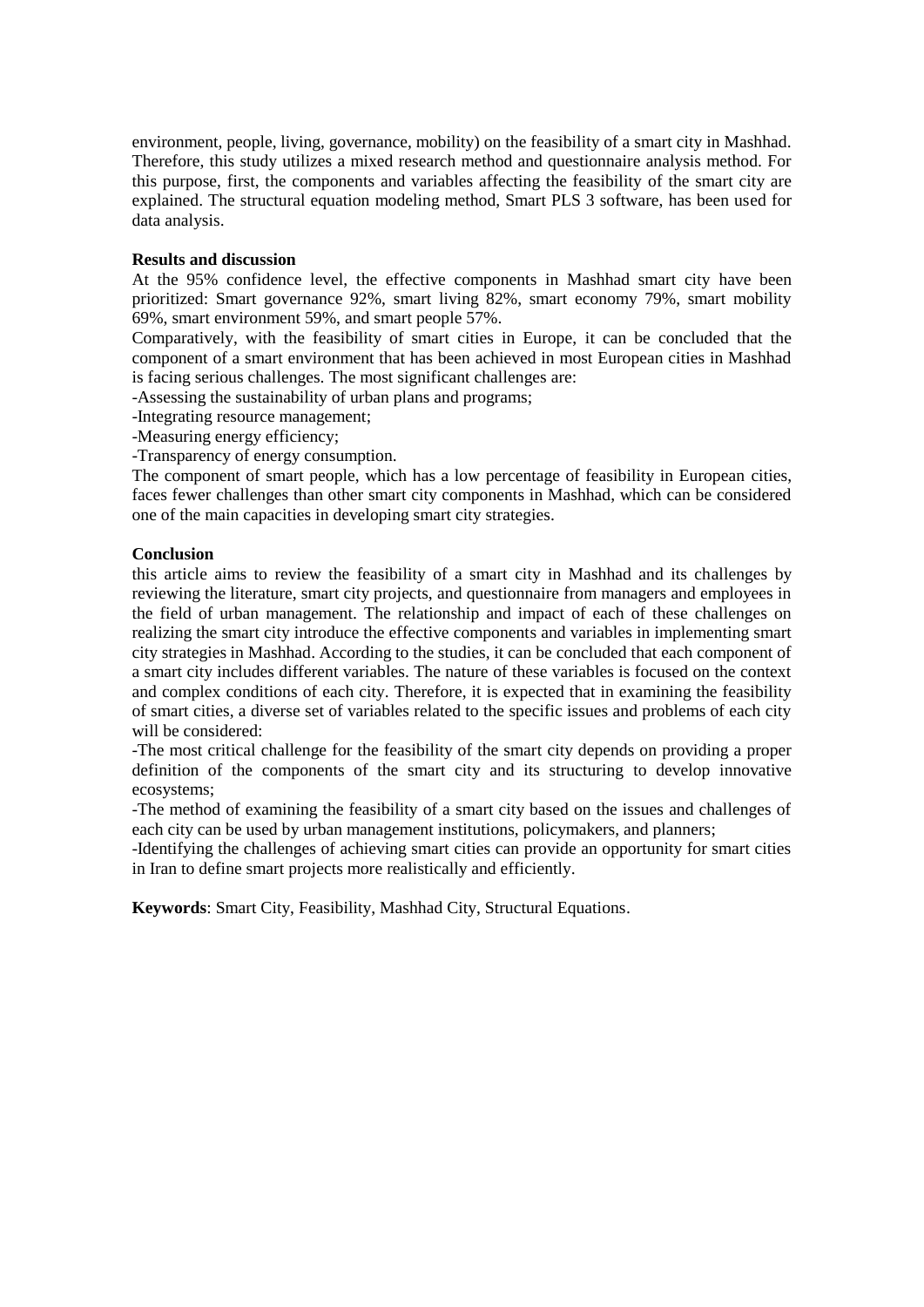**فصلنامه شهر پایدار، دورۀ ،5 شماره ،1 بهار 1401 صص. 45-58** http://doi.org/10.22034/JSC.2022.311642.1578

## **واکاوی چالشهای پیش روی تحققپذیری شهر هوشمند مطالعه موردی: شهر مشهد**

**الله توانایی مروی** - دانشجوی دکتری شهرسازی، دانشگاه علم و صنعت ایران، تهران، ایران **-** استاد شهرسازی، دانشگاه علم و صنعت ایران، تهران، ایران <sup>0</sup> **مصطفی بهزادفر سید مجید مفیدی شمیرانی -** استادیار شهرسازی، دانشگاه علم و صنعت ایران، تهران، ایران

**تاریخ دریافت: 1400/11/01 تاریخ پذیرش: 1400/02/15**

### **چکیده**

باوجود مزایای بسیار شهرهای هوشمند، تحقق آن امری دشوار است که با چالشهای متعددی مواجه بوده اسـت. بـه همـین دلیـل، بسـیاری از شهرها در پیادهسازی راهبردهای شهر هوشمند ناموفق بودهانـد. ارزیـابی عمیـق و موشکافانه عوامل تأثیرگذار بر تحقق شهر هوشمند گامی اساسی در روشن شدن چالشهای پیشروی این شهرها است. این پژوهش باهدف بررسی عوامل مؤثر در تحقق شهر هوشمند و تدوین متغیرهـای تأثیرگـذار بـر عوامـل تحققپذیری شهر هوشمند بوده است. پژوهش حاضر بـا فـر معنـاداری مؤلفـههای شـشگانه شـهر هوشـمند (اقتصاد، محیطزیست، مردم، زندگی، حکمروایی، جابهجایی) بـر تحقق پـذیری شـهر هوشـمند در مشـهد از روش تحقیق آمیخته ضمن بهرهگیری از شیوههای یافته اندوزی کتابخانهای، مشاهده و تحلیل پرسشنامه بهـره گرفتـه است. بدین منظور ابتدا مؤلفهها و متغیرهای مؤثر بر تحققپذیری شهر هوشـمند را تبیـین کـرده و بـرای تحلیـل دادهها شیوه مدلسازی معادالت سـاختاری بـا اسـتفاده نرمافـزار 3 PLS Smart مورداسـتفاده قرارگرفتـه اسـت. بهعالوه جهت بررسی زمینههای تحققپذیری شهر هوشمند مشهد از راهبرد پـژوهش مـورد کـاوی بهـره جسـته است. نتایج پژوهش حاکی از آن است که با برنامهریزی هدفمند حل چالش هـا درزمینـه محیطزیسـت هوشـمند، اقتصاد هوشمند و حکمروایی هوشمند بهعنوان مؤلفههای زیرساختی شهر هوشمند و برنامهریزی در جهت استفاده از فرصتهای پیش رو در بعد مردم هوشمند بتوان تحققپذیری شهر هوشمند در شهر مشهد را میسر کرد.

**واژگان کلیدی:** شهر هوشمند، تحققپذیری، شهر مشهد، معادالت ساختاری.

1

. این مقاله برگرفته از رساله دکتری سرکار خانم الله توانایی مروی در رشته شهرسازی به راهنمای نویسنده دوم و مشاوره نویسنده سوم در دانشگاه ع لم و ر علـم صنعت ایران میباشد.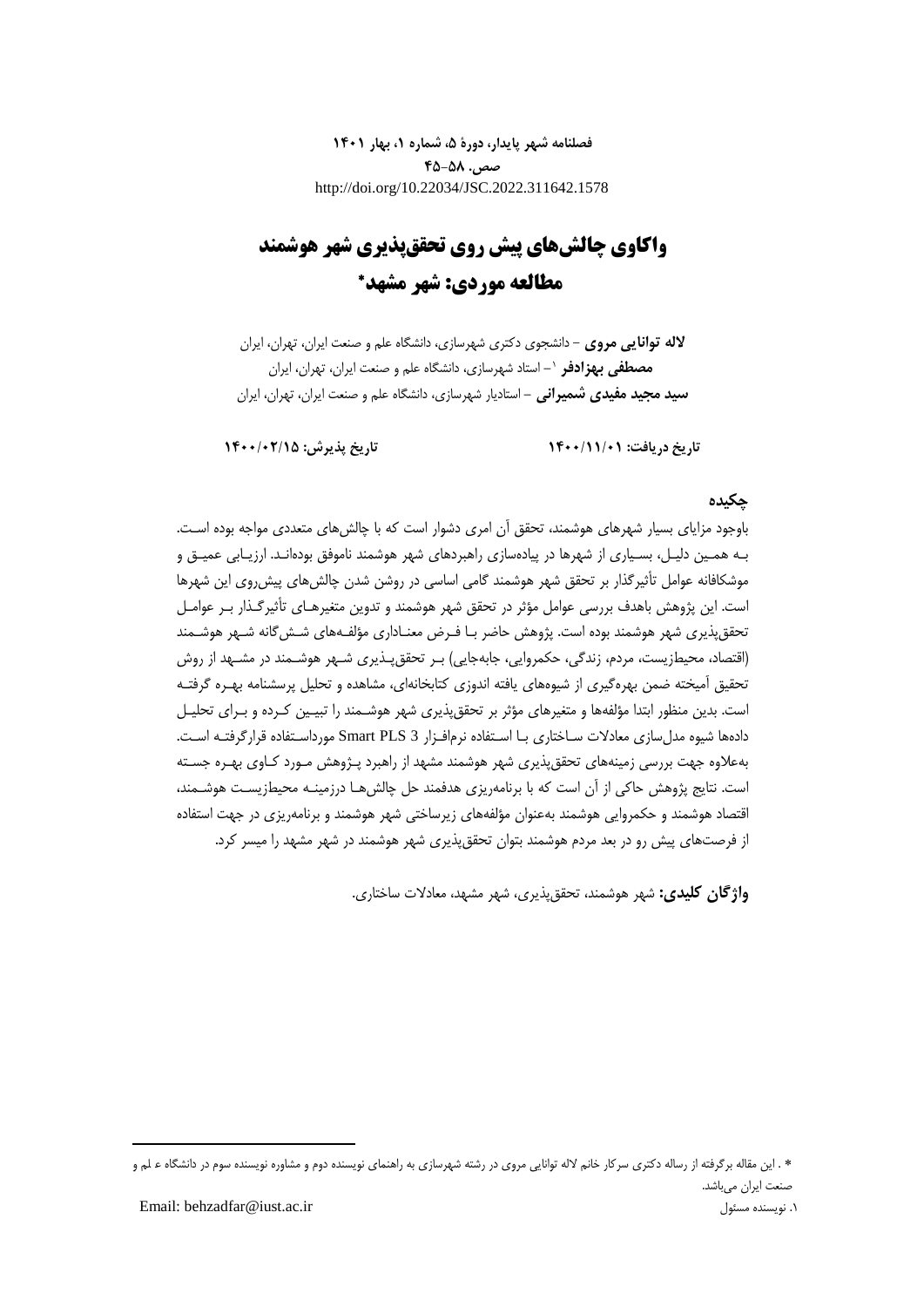#### **مقدمه**

در طول سه دهه گذشته، نگرانی فزاینـدهای در مـورد توسـعه لجامگسـیخته شهرنشـینی ایجادشـده اسـت، بهطوریکـه پیش بینی می شود تا سال ۲۰۵۰ بیش از ۷۰ درصد جمعیت جهـان در منـاطق شـهری زنـدگی کننـد ( ,Caragliu et al 2019:5 ,Nations United; 2011:66). ازآنجاییکه نقش شهرها بهموازات نیازهای جامعه در حال تغییر است، مفهـوم شهر هوشمند<sup>י</sup>نیز در حال تکامل است و بسته به منحصربهفرد بودن، پیچیدگی و تحولات اقتصاد*ی*، اجتماعی و فنـاوری، ابعاد تازهای به خود میگیرد.

مفهوم شهر هوشمند برای اولین بار در دهه ۱۹۹۰ (Alawadhi et al., 2012:41) بهعنوان جایگزینی بـرای روشهـای برنامهریزی سنتی مطرح شد، بهطوریکه استفاده از فناوریهای جدید بهویژه فناوری اطالعات و ارتباطات برای مقابله بـا مشکالت پیشروی شهرها به کار گرفته شود. شهر هوشمند معمـوالً بـهعنوان ابـزاری بـرای حـل چالشهـای فزاینـده et al, 2015:4; Chourabi et al, 2012:2290; De Santis et al, 2014:3; Albino( میشـوند دیده شهرنشینی 2011:293 ,Pardo ,Pardo ,Pheijer & Bolivar, 2016:395). بسیاری از پژوهشگران برای نشان دادن پیچیـدگی شهرهای هوشمند و دستهبندی نظاممند آن از شش بعد "حکمروایی"، "اقتصاد"، محی زیست، "جابجـایی"، "مـردم" و "زندگی" استفاده میکنند. پروژههای شهرهای هوشمند حول گروههای کنشگر و چالشهای شهری بـهمنظور پاسـخ بـه نیازهای کنشگران مختلف شکل گرفتهاند (288-286:11:286 Albino et al, 2015:11; Nam & Pardo, 2011). الگوی شهر هوشمند تالش دارد تا با استفاده از فناوریهای اطالعات و ارتباطات ضمن دستیابی به توسعه پایدار، کیفیت زندگی مردم را نیز ارتقاء بخشد )2020:19 ,Taeihagh & Tan). شهر هوشمند به دلیل فرصتهای گستردهای که پیش روی شهرها قرار میدهد بهعنوان الگوی رایج در کشورهای درحالتوسعه رو به گسترش است، عملیاتی شدن این شـهرها عمومـاً بـه دلیل مشکلات مالی، بیتوجهی به نیازهای کاربران و مشکلات زیرساختی با چـالش روبـرو اسـت ( Gil-Garcia et al, 2015:2(. تحقق شهر هوشمند نیازمند توجه به نقش اصلی شهروندان است، درواقـع یـک شـهر زمـانی هوشـمند تلقـی میشود که سرمایهگذاری اجتماعی و انسانی، حملونقل و زیرساختهای مدرن در حوزه فنـاوری اطالعـات و ارتباطـات بتواند به رشد اقتصادی بلندمدت و کیفیت خوب زندگی منجر شود که ضـمن گسـترش حکمرانـی دموکراتیـک، اسـتفاده هوشمندانه از منابع طبیعی را نیز تقویت کند (Caragliu et al, 2011; Hollands, 2008:65). در پژوهشی که توسـط سیفالدینی و همکاران انجامشده بسترها و موانع رشد شهر هوشمند در شهرهای میانی مورد کنکاش قرارگرفته که بیشتر به ابعاد مدیریت یکپارچه و زیرساختهای مدیریتی در این حوزه پرداختهشده است (سیفالدینی و همکاران، ١٣٩٢ :٢۴٢). تحقق شهرهای هوشمند از مهمترین اهداف پیش روی دولتها و نهادهای توسعه شهری است بهنحویکه بیشتر شهرها در سرتاسر جهان برای دستیابی به برند هوشمند شدن به رقابت میپردازند. این در حالی است که کشور ما علیرغم تهیه طرحها و برنامههای هوشمند سازی برای کالنشهرها نتوانسته گـامی مـؤثر جهـت بهرهگیـری از الگـوی توسـعه شـهر هوشمند و پتانسیلهای پیشروی آن بردارد. یکی از موضوعات مهم در تحققپذیری شهرهای هوشمند با توجه به کـاربر محور بودن اکثر این پروژهها، میزان توجه به نیاز شهروندان و نحوه مداخله شهروندان در پروژههای شهر هوشـمند اسـت پررسی پیشـینه پژوهشهـایی Dameri & Rosenthal-Sabroux, 2014:2; Lytras & Visvizi, 2018:2-10). که در زمینه شهرهای هوشمند و تحققپذیری آنها انجامشده است میتوان گفت بااینکه دو دهـه از مفهومسـازی شـهر هوشمند گذشته و پژوهشهای بسیاری به تعاریف، ابعاد و ویژگیهـای آن پرداختهانـد امـا کمتـر موضـوعات مربـوط بـه چگونگی پیادهسازی و تأثیر هریک از ابعاد شهر هوشمند بر تحققپذیری شهر هوشمند موردتوجه بـوده اسـت. همچنـین،

-1. Smart City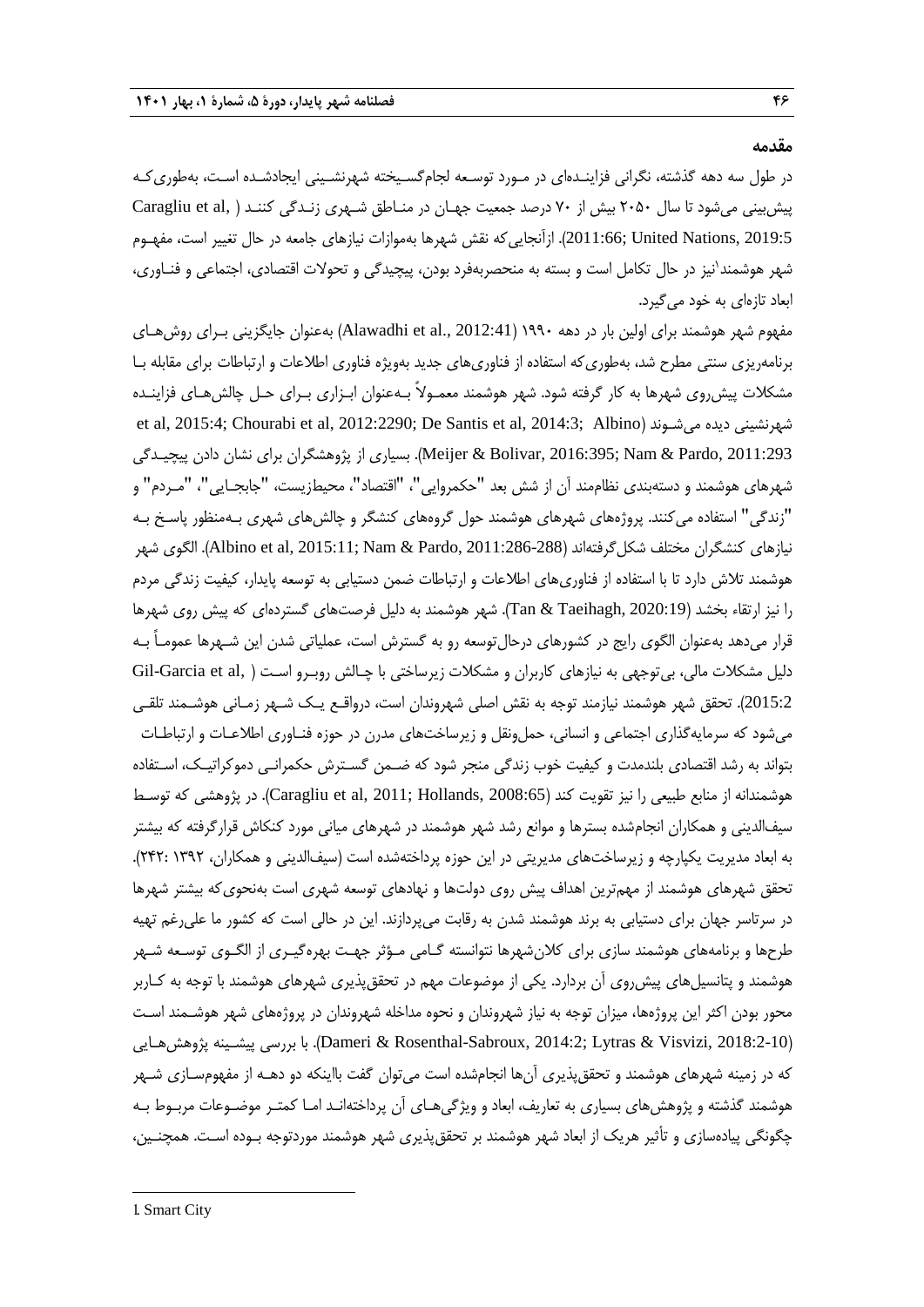نگاه اغلب پژوهشهای انجامشده به مفهوم شهر هوشمند بسیار تحت تـأثیر مـد روز بـوده و طرحهـای ارائهشـده بـرای شهرهای هوشمند توجه چندانی به نیازها و چالشهای پیش روی وضـعیت کنـونی شـهرها نداشـته و صـرفاً بـر اسـاس تئوریهای متداول و الگوهای القا شده توسط شرکتهای تجاری در زمینه هوشمند سازی بوده است. لـذا ایـن پـژوهش تالش دارد تا با رویکرد موردپژوهی عالوه بر کنکاش ریشههای تحققپذیری شهر هوشمند در شهر مشـهد بـا توجـه بـه نظران مدیران شهری بتواند راهکارهایی برای توسعه روند هوشمند سازی شهر مشهد ارائه کند.

در سالهای اخیر، موضوع شهر هوشمند در ایران نیز همواره مطرح بوده و حتی شهرهای ارومیه، اصفهان، تهران، مشهد، و تبریز بهعنوان شهرهای هوشمند ایران معرفیشدهاند. بااینحـال، ایـن شـهرها هنـوز بـا شـاخصهای شـهر هوشـمند فاصلهدارند و لزوم ارتقای فناوری، ایجاد زیرسـاخت، و بحـث و تبـادلنظر در ایـن زمینـه احسـاس میشـود (هاشـمی و همکاران:0333، 13(. شهر مشهد به دلیل جایگاه ویژهای که در سطح جهانی دارد نیازمند آن اسـت تـا همگـام بـا رشـد فناوریهای نوین در سطح جهان حرکت کند. در این راستا در دهههای اخیر شهر مشهد اقدام به تهیه طرحهـای شـهری در این زمینه کرده و دستاوردهایی نیز در ارائه خدمات به شهروندان داشته است اما مسئله اصـلی در تحققپـذیری شـهر هوشمند در مشهد افزایش سطح کیفیت زندگی مردم است که این امر مستلزم توسـعه شـهر هوشـمند در همـه ابعـاد آن است. نبود اولویتبندی مشخص در خصوص ابعاد شهر هوشمند و سیاستهای منتج شده از آن با نیازهـای شـهر مشـهد مسئله مهمی است که نیازمند بررسی و تحقیق است. در همین راستا، این پژوهش نیز در صدد پاسخگویی به این پرسش اساسی است که چه عواملی در پیادهسازی شهر هوشمند در مشهد مؤثر است و سـهم هریـک از ابعـاد شـهر هوشـمند و متغیرهای آن در تحققپذیری آن چگونه است؟ بنابراین میتوان گفت هدف اصلی این پژوهش بررسـی عوامـل مـؤثر در تحقق شهر هوشمند مشهد و تدوین متغیرهای تأثیرگذار بـر عوامـل تحققپـذیری آن اسـت تـا بتوانـد چـارچوبی بـرای سیاستگذاری شهرهای هوشمند در شهر مشهد فراهم کند. ضرورت وجود چنین چـارچوبی بـه دلیـل نبـودن اولویـت در سیاستگذاری و درک واضح و روشن از ضرورتها و الزامات واقعی شهر مشهد کـه بازتـاب شـرایط و مشخصـههای آن باشد، میتواند منجر به استفاده غیر مؤثر از منابع محدود و جهتگیری اشتباه سیاستها و اقدامات شود.. اهمیت موضـوع این پژوهش در ترسیم چشمانداز متناسب برای توسعه شهر هوشمند در شهر مشهد به دلیل پرهزینـه بـودن و پیامـدهای طولانی سیاستها و برنامههای شهر هوشمند، تبیین میشود. پژوهش حاضر با فرض معناداری مؤلفههای شش گانه شهر هوشمند (اقتصاد، محیطزیست، مردم، زندگی، حکمروایی، جابهجایی، اقتصاد) بر تحققپذیری شهر هوشمند در مشـهد بـا استفاده از روش تحقیق آمیخته ضمن بهرهگیری از شیوههای یافته اندوزی کتابخانهای، مشاهده و پرسشنامه بهره گرفته است. بدین منظور ابتدا مؤلفهها و متغیرهای مؤثر بر تحققپذیری شهر هوشمند را تبیین کرده و برای تحلیل دادهها شیوه مدلسازی معادالت ساختاری با استفاده نرمافزار 3 PLS Smart مورداستفاده قرارگرفته است.

## **مبانی نظری**

#### **شهر هوشمند**

در سالهای اخیر شهرهای هوشمند توجه دولتها برای تحقیقات و پردازههای توسعه در سرتاسر جهان را به خـود جـذب کرده است. بااینکه توضیح واضحی درباره اینکه شهرهای هوشمند چه هستند وجود ندارد، اما بـهطور مختصـر میتـوان عنوان کرد آن دسته از شهرهایی که از فناوری ارتباطات و اطالعات باهدف افزایش کیفیت زندگی ساکنان در عین تأمین توسعه پایدار اسـتفاده میکننـد اطـالق میشـود )2000:1 ,Hall). مفهـوم شـهر هوشـمند از نـوع شـهرهای اطالعـات نشئتگرفتهشده و دارای شش بعد اصلی است: اقتصاد هوشمند، جابجـایی هوشـمند، محـیط هوشـمند، مـردم هوشـمند،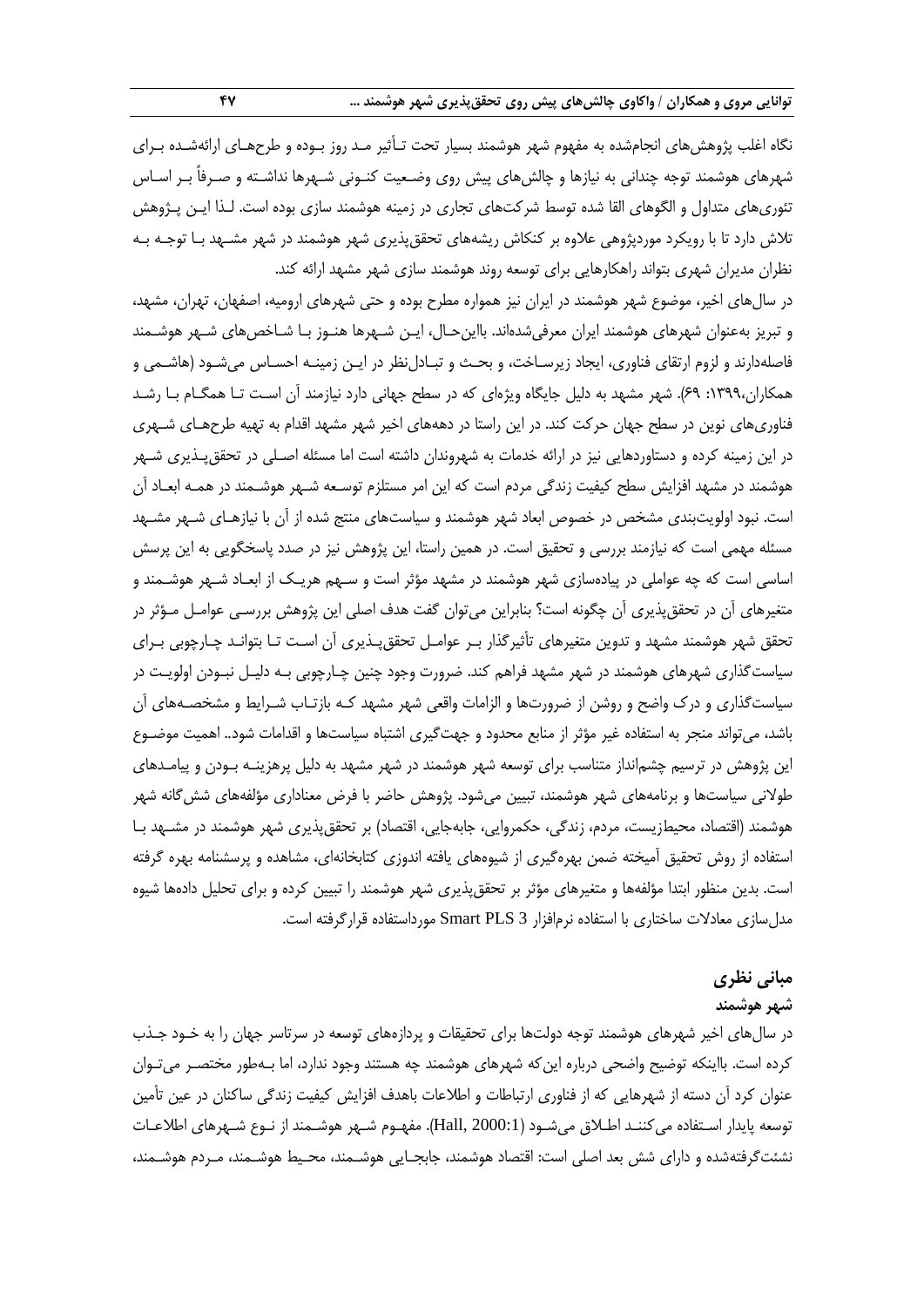زندگی هوشمند، دولت هوشمند. مفهوم شهر هوشمند قابلتفکیک از دیگر نمونههای مشابه خود ماننـد شـهر دیجیتـالی،ٰ شهر باهوش<sup>۲</sup>است که در آن تمرکز اصلی آن بر عواملی همچون سرمایههای انسانی و تحصیلات بـهعنوان محرکـهـای رشد شهری علاوه بر نقش زیرساختهای شهری است (Marsa-Maestre et al, 2008:30-32). **تحقق شهر هوشمند**

تحققپذیری شهرهای هوشمند به دلیل فراگیر بودن راهبردهای آن در همه ابعاد شهر وابسته به موضوعات متنوعی است که این موضوعات میتواند به چهار دسته تقسیم شود: موضوعات فناورانه، موضوعات مربوط بـه سیاسـتها، موضـوعات مدیریتی و موضوعات زمینـهای )2011:282-285 ,Pardo & Nam). از سـویی دیگـر شـهرهای هوشـمند بـا خطـری اجتنابناپذیر مواجه هستند چراکه تولید این شهرها با آزمایشهای جدید و آزمون نشده همراه اسـت. همچنـین خطراتـی وابسته به ورود فناوریهای جدید به شهرها نیز آنها را تهدید میکند که میتوان به مـواردی همچـون ناسـازگاری بـین سیستمهای قدیمی و جدید، فقدان دانش وابسته به این فناوریها و امیدواری زیاد به امکانسـنجی فنـاوری اشـاره کـرد. عالوه بر موضوعات فنی، سیاسی و مدیریتی اوجو و همکارانش مسائل بیشـتری در مـورد ذینفعـان و شـرکتکنندگان در خصوص سرمایهگذاری و مشارکت مطرح میکنند چنانچـه دامـری و روسـنتال سـابروکس نیـز دراینبـاره میگوینـد: " پشتیبانی از تصمیمات سـرمایهگذاری و تـأمین بودجـهها کـار دشـواری اسـت" ( ,Dameri & Rosenthal-Sabroux .)2014:2-12

#### **تحققپذیری شهرهای هوشمند در اروپا**

مجلس اروپا به همراه کمیته انرژی و تحقیق، تهیه گزارشی را درباره شهرهای هوشمند اتحادیـه اروپـا در سـال 5101 در دستور کار قرار دادهاند. تعداد ۴۶۸ شهر با جمعیت بالای ۱۰۰۰۰۰ نفر برای این گزارش مـورد کنکـاش قـرار گرفتنـد.. از ۴۶۸ شهر حدود ۲۴۰ شهر بهعنوان شهر هوشمند تعریفشدهاند. ارزیابی شرایط و میزان رشد شهرهای هوشمند اروپایی با تمرکز بر شش مؤلفه: اقتصاد هوشمند، حکمروایی هوشمند، جابهجایی هوشمند، محیطزیسـت هوشـمند، مـردم هوشـمند وزندگی هوشمند انجامشده است. مطالعات روی این 511 شهر پیرامون میزان توجه هر یک از شـهرها بـه شـش مؤلفـه شهرهای هوشمند انجامشده است. تحلیل ها نشان می دهـد کـه مؤلفـه محیطزیسـت هوشـمند در ١٩٩ شـهر موردتوجـه قرارگرفته است که در بین سایر مؤلفهها بیشتر موردتوجه بوده است. سایر مؤلفهها بر اسـاس شـاخص محبوبیـت در بـین شهرهای اروپایی به ترتیب زیر میباشند:

۱–محیطزیست هوشمند؛ ۲–جابهجایی هوشمند؛ ۳–حکمروایی هوشمند؛ ۴–زندگی هوشمند؛ ۵–اقتصاد هوشمند؛ ۶–مردم هوشمند

همانطور که از تحلیلهای فوق میتوان نتیجه گرفت از بین مؤلفههای شهر هوشـمند مؤلفـه اقتصـادی و مـردم کمتـر موردتوجه قرارگرفتهاند که این موضوع باعث شده در سال های اخیر توجه بیشتری معطوف این دو بعد شهر هوشمند شود .(Manville et all, 2014:32-64)

1. Digital City

1

<sup>2.</sup> Intelligent City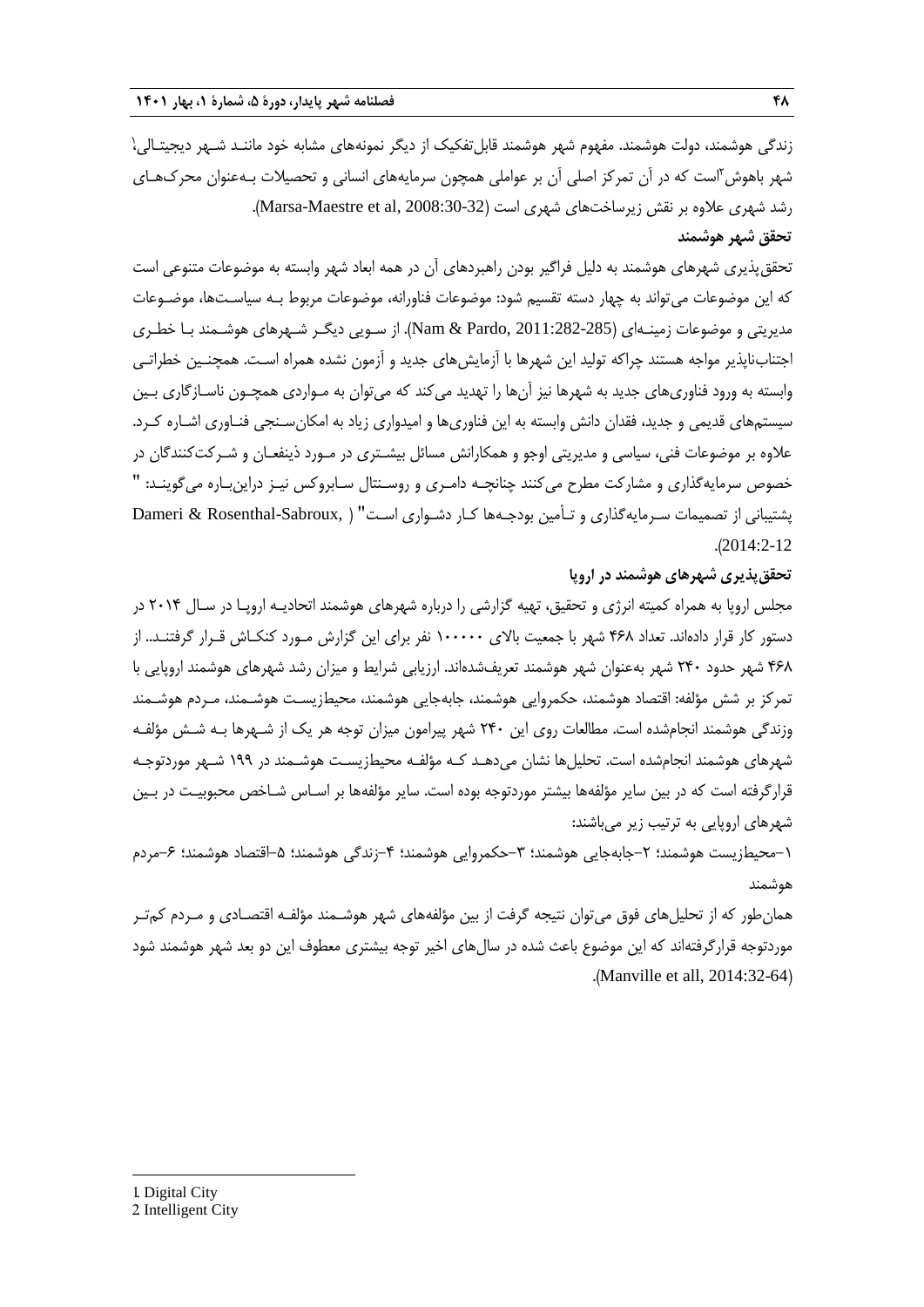

**شکل شماره.1 بررسی میزان توجه به شش مخلفه شهر هوشمند در شهرهای هوشمند اروپا )Manville et all, 2014:36( : منبع**

# فراگیر و چندوجهی بودن راهبردهای شهرهای هوشمند عملیاتی سازی این شهرها را با چالشهایی مواجه کرده است، در ادامه این گفتار به برخی از مهمترین چالشها پرداختهشده است.

- دشواری در مدیریت نیروهای انسانی؛ قرارگیری نیروهای انسانی در جایگاه مناسب با توجه به مهارت و دانش.
- ایجاد تغییر در مدیریت حوزه عمومی امر بسیار دشواری است. چراکـه نیازمنـد مقابلـه بـا جامعـه و دولتهـا اسـت. همچنین به دلیل دستور کارهای سیاسی تحقق شهر هوشمند؛ با چالش حمایت سیاسی مواجه است.
- قوانین سختگیرانه برای تهیه محصوالت و خدمات که دستیابی به خدمات ICT در قرن بیست و یکم را با چالش مواجه کرده است.
	- حفاظت از حریم خصوصی و روشی که اطمینان دهد خطری متوجه دادههای باز نیست.
	- محدودیت منابع مالی، شهرهای میبایست نسبت به تأمین بودجه خالقیت داشته باشند.
	- .)Arup, 2013:10-12, Cosgrave, Doody, & Walt, 2014:20-26( .مردم مشارکت فقدان
		- چالشهای حوزه مدیریت شهری در تحقق شهرهای هوشمند:

اولویتها با توجه به مسائل سیاسی تغییر میکند.

استراتژیهای کسبوکار بهروشنی ساختاربندی نمیشود.

تصمیمگیری پیچیده است.

**چالشهای تحقق شهر هوشمند**

- راهبردهای شهر هوشمند اغلب غیرواقعی و دستنیافتنی هستند.
	- ارزشها قابلاندازهگیری نیستند.
	- مدلهای کسبوکار و فرهنگی مطابقت ندارند.
- قابلیتها و امکانات در حال حاضر آماده نیستند )2009 ,Haston).

در یک نگاه کلی میتوان مهمترین چالشهای پیش روی عملیاتی سازی شهرهای هوشمند را بهاختصار بیان کرد:

- عدم احساس نیاز به وجود شهر هوشمند
	- عدمحمایت مدیران ارشد
- ناتوانی در مرزبندی اطالعات محرمانه و غیر محرمانه
- هزینههای سنگین ایجاد، نگهداری و توسعه شبکههای اطالعرسانی و پایگاههای اطالعاتی
	- فقدان یا کمبود نیروهای متخصص فناوری اطالعات در برخی از کشورها
		- \* مشکلات مرتبط با چگونگی حفاظت از اطلاعات شخصی افراد
	- چگونگی تحلیل و مهندسی مجدد خدمات بهمنظور استفاده از شهر هوشمند؛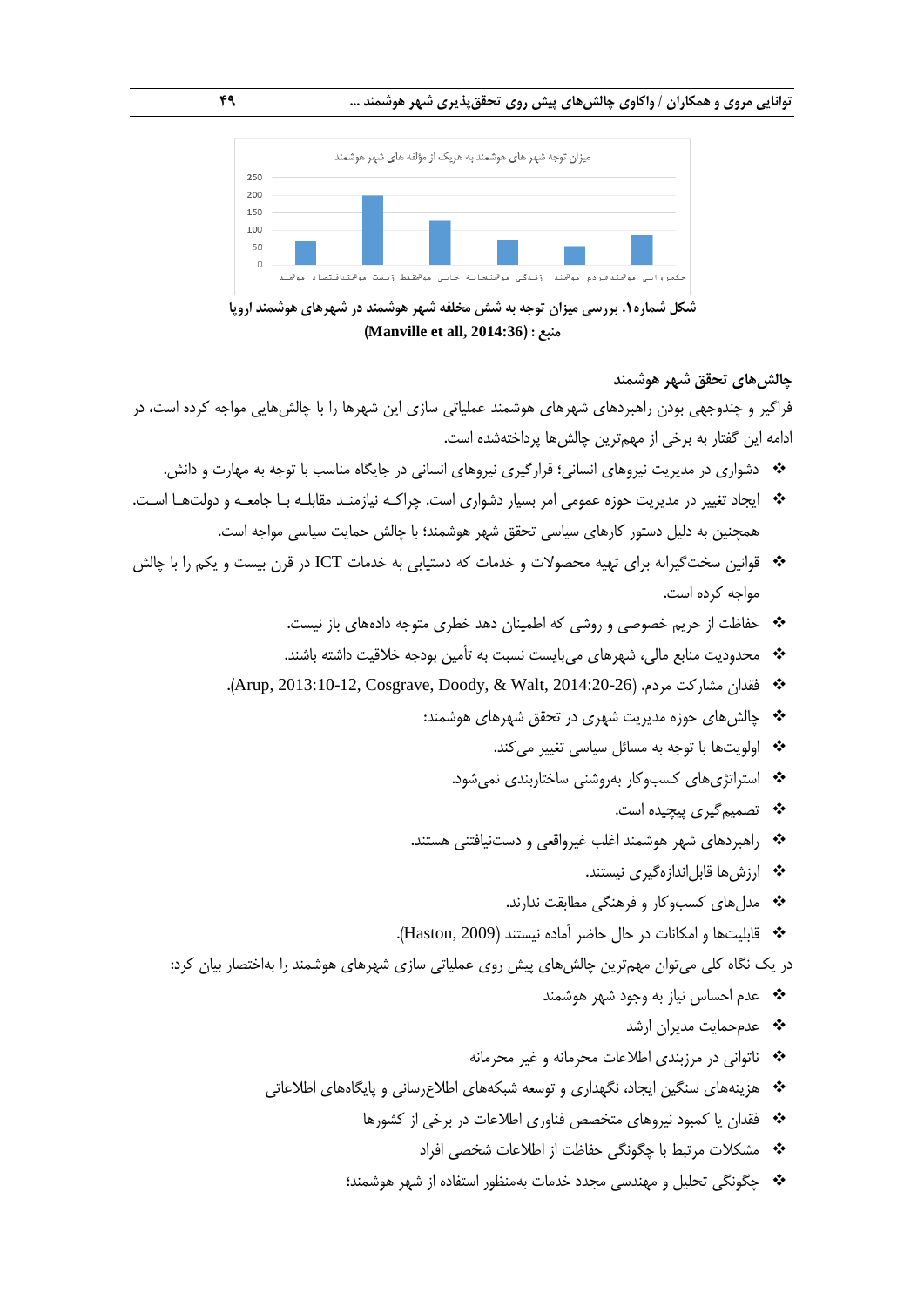- چگونگی دسترسی کلیه کاربران به خدمات شهر هوشمند؛
	- نحوه ارائه کلیه اطالعات موردنیاز شهروندان
- \* مسئله مرتبط با مواجهشدن با افرادی که کمتر با رایانه أشنا هستند (Reddick, 2005).

## **روش پژوهش**

حدود یک دهه است که شهر مشهد در مسیر هوشمند شدن گامهـای مهمـی برداشـته و ماننـد سـایر شـهرهای موفـق هوشمند در جهان، سیر تحول هوشمند شدن را همسو با رشد فناوری و نیاز روز، از خدمات الکترونیک، شهر الکترونیک تا شهر هوشمند بهعنوان چشمانداز توسعه شهری طی کرده است. در همین راستا شهرداری مشهد در جایگاه پیشگام در این عرصه در تالش است تا از طریق ایجاد بسترهای الزم و ارائه خدمات هوشـمند بـه ارتقـاء کیفیـت زنـدگی شـهروندان و زائران این شهر کمک کند. از مهمترین اقدامات شهرداری مشهد میتوان به بـهکارگیری ظرفیـت پژوهشـی دانشـگاهها، مراکز تحقیقاتی و فضاهای نوآوری در جهت شناسایی نیازها و ارائه راهحلهای نوآورانه شهری اشاره کرد.

در زمینه هوشمند سازی شهر مشهد مطالعات خوبی انجامشده است. یکی از این مطالعات به مراحل سهگانه تکاملی شهر هوشمند در مشهد، یعنی رشد، بلوغ و نوسازی اشاره میکند و نشان میدهد که شهر مشهد از مرحلـه اول تکامـل یعنـی مرحله رشد عبور کرده و در مرحله بلوغ نیز تا نیمه طی گشته ولی بدون اینکه کامل شود، وارد مرحله سوم تکاملی یعنـی نو سازی گردیده که این مسئله باعث ناقص طی شدن هوشمند شدن شده است (بیدخوری، ۱۳۹۵). بر اساس سـند شـهر الکترونیک مشهد )0313( شهرداری متولی پیادهسازی شهر الکترونیک و پـسازآن شـهر هوشـمند معرفیشـده اسـت. و سازمانهای دیگر نیز در زمینه هوشمند سازی بهصورت مأموریتی موظف به ارائه خدمات و تـأمین زیرسـاختها هسـتند. بنابراین شهرداری مشهد دو سند باالدستی تدوین نموده که عبارتاند از: -0طرح جامع فنـاوری اطالعـات و ارتباطـات و -5طرح جامع شهر هوشمند )معاونت برنامهریزی و توسعه شهرداری مشهد، 0111(. مهمترین نکات این دو طرح عبـارت از:

**طرح جامع فناوری اطالعات و ارتباطات شهرداری مشهد:** تدوین این طرح در سال 0311 آغاز و در سال 0313 به پایان رسید. این طرح مرحلهبهمرحله مورد تصویب شهرداری مشهد قرار گرفت و پس از اتمـام، مصـوب و قابـلاجرا تشـخیص داده شد. طرح جامع فناوری اطلاعات و ارتباطات، نقشه جامع و کاملی است که فرایند و شیوه گسترش فناوری اطلاعات را مشخص م*ی ک*ند.

**طرح جامع شهر هوشمند مشهد:** این طـرح بـه حوزههـای مـدیریت و فنـاوری اطالعـات، مـدیریت منـابع اطالعـاتی، سامانههای اطالعاتی و خدمات آی.سی.ئی و فناوریهای نوین در زمینه اثربخشی فعالیتها در مجموعههای شـهری بـا محوریت شهرداری مشهد میپردازد. همچنین این طرح، ظرفیت ایجاد ارتباط میان زیرمجموعـههای شـهری را کـه بـه نحوی با مسائل شهروندان مرتبط هستند، فراهم میکند. هدف از طرح جامع، ارائه نقشه راه برای سه یا پنج سـال آینـده در زمینه توسعه فناوریهای نوین شهری در سازمان فاوای شهرداری مشهد است.

### **روش پژوهش**

این پژوهش برای بررسی عوامل تأثیرگذار در پیادهسازی شهر هوشمند در مشهد و شناسایی سهم هریـک از ابعـاد شـهر هوشمند و متغیرهای آن از مطالعات کتابخانهای بهره جسته است. در ادامه سعی شده با مطالعات کمی و کیفی اهمیـت و اولویت این ابعاد و عوامل مربوط به هر بعد و همچنین وضع موجود هریک از این ابعاد موردمطالعه در شهر مشهد بررسی شود. در روش کمی از پرسشنامه محقق ساخته استفادهشده است که جهت ارزشگـذاری پاسـخها از طیـف لیکـرت پـن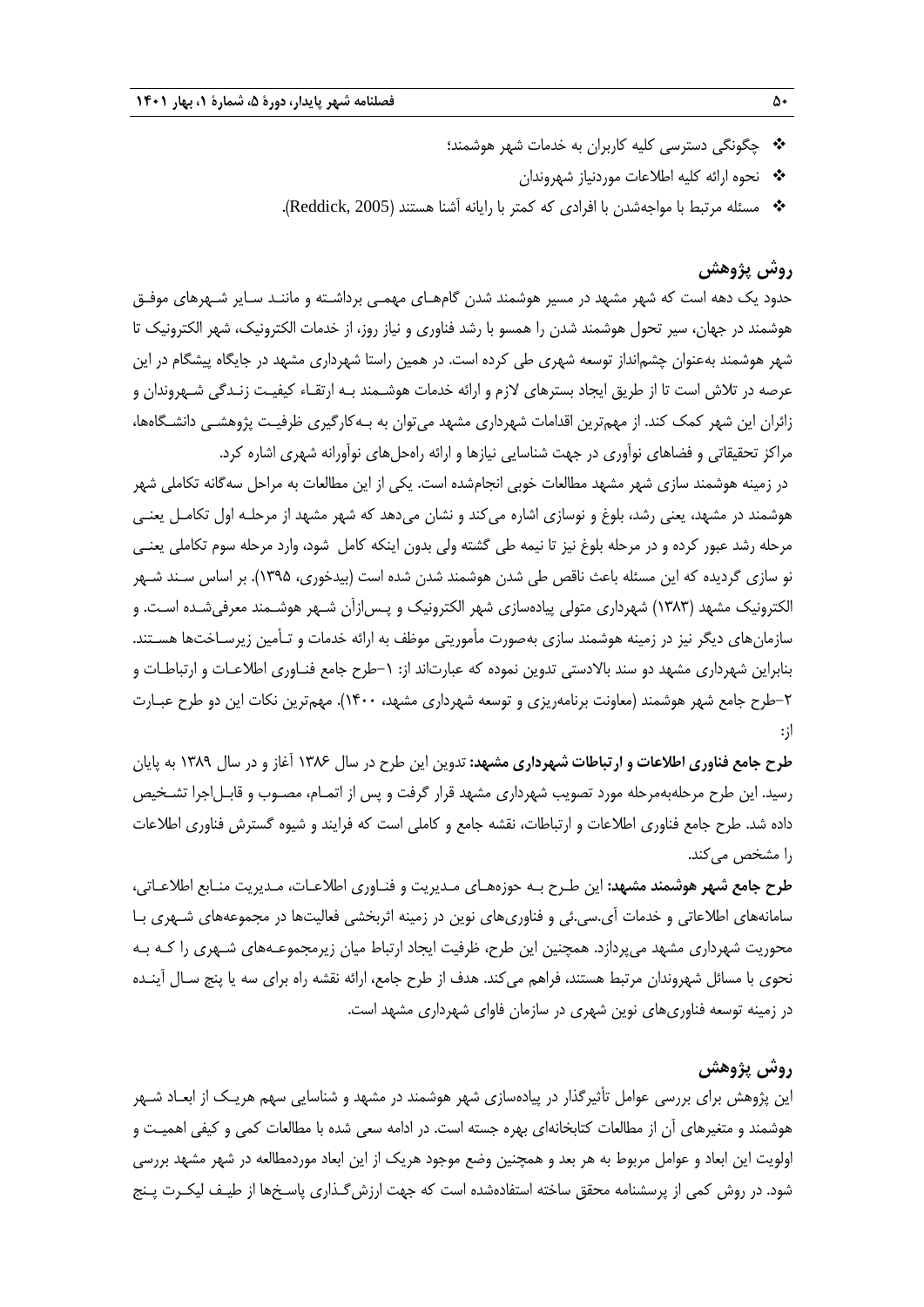درجه در زمینه سنجش تأثیر ابعاد یادشده (با طیفهای خیلی کم، کم، متوسط، زیاد و خیلی زیاد) بـر تحقق،پـذیری شـهر هوشمند در مشهد استفادهشده اسـت. پایـایی )Reliability )پرسشـنامه از طریـق آلفـای کرونبـاخ تعیینشـده و روایـی )Validity )آن نیز با قضاوت کارشناسان و همچنین پوشش کامل مبانی نظری تائیـد شـده اسـت. جامعـه آمـاری ایـن تحقیق کلیدی مدیران و کارشناسان سازمان شهرداری در حوزه شهر هوشمند دارای تخصـص و تسـلط هسـتند در نظـر گرفتهشده است. نمونهگیری از جامعه آماری حدود 71 نفر تخمین زدهشده است. اطالعات بهدستآمده از پرسشـنامهها از طریق آنالیز توصیفی- استنباطی مورد تجزیهوتحلیل قرارگرفته و از نـرم افـزار Spss و PLS Smart در تحلیـل دادههـا استفادهشده است.

در پژوهش حاضر بهمنظور رسیدن به پاسخهای دقیقتر و معتبرتر از روش تحقیـق آمیختـه کمـی و کیفـی استفادهشـده است. ویژگیهایی که عامل انتخاب این روش در تحقیق است شامل: استفاده از سؤاالت باز و بسته، استفاده از دادههـای کمی و کیفی توأمان، استفاده از تحلیلهای آماری و تحلیـل متـون اسـت. مهمتـرین شـیوههایی کـه در ایـن پـژوهش استفادهشده شامل تحلیل محتوا برای تبیین مؤلفهها و متغیرهای مؤثر بر تحققپذیری شهرهای هوشمند اسـت دادههـای پژوهش با استفاده از پرسشنامه جمعآوری گردیده و در قسمت تحلیل دادههـا شـیوه مدلسـازی معـادالت سـاختاری بـا استفاده نرمافزار 3 PLS Smart بهکاررفته است، چراکه این روش بهترین ابزار برای تحلیل مطالعاتی است کـه در آنهـا روابط بـین متغیرها پیچیده، حجم نمونه اندک و توزیع دادهها غیر نرمـال اسـت (داوودی و رضازاده،۱۳۹۵ :۲۰).

درواقع مدلسازی معادالت ساختاری یکی از روشهای آماری است که ابزاری در دست محققـین جهـت بررسـی ارتبـاط میان چند متغیر در یک مدل را فراهم میکند. قدرت این تکنیک در توسعه نظریـهها باعـث کـاربرد وسـیع آن در علـوم مختلف ازجمله بازاریابی، مدیریت منابع انسـانی، مـدیریت اسـتراتژیک و سیسـتمهای اطالعـاتی شـده اسـت )داوودی و رضازاده، 0332 03:(.

مدلسازی معادالت ساختاری از دو بخش مدل اندازهگیری و مدل سـاختاری تشکیلشـده اسـت و متغیرهـای مـدل در دودسته متغیرهای پنهان و آشـکار تقسیمبندی میشوند کـه متغیرهای پنهان نیز در سـطوح مختلـف بـه کـار میرونـد. بخش مدل اندازهگیری، شامل سؤال@ای (شاخصها) هر بعد همراه با آن بعد است و روابـط میـان سـؤال@ا و ابعــاد، در ایـن بخـش مـورد تجزیهوتحلیل قرار میگیرد. بخش مدل ساختاری نیز، حاوی تمامی سازههای مطـرح در مـدل اصـلی پژوهش است و میزان همبستگی سازهها و روابط میان آنها، در این مرحله ارزیابی میشود (Kline,2011:1-15). در این پژوهش بهمنظور روشن شدن چالشهای پیش روی تحقق شهر هوشمند در مشهد؛ بـه بررسـی ارتباطـات میـان مؤلفهها و متغیرهای مؤثر در تحقق شهر هوشمند در مشهد پرداختهشده است. با توجه به هـدف اصــلی پــژوهش کــه بررسـی عوامل مؤثر در تحقق شهر هوشمند مبتنی بـر مؤلفـههای شـهر هوشـمند اسـت از روش مدلسـازی معـادالت ساختاری استفادهشده است.

مدلسازی بهگونهای انجامشده است که یک متغیر پنهان در سطح اول، شش متغیر پنهان در سطح دوم (که همان ابعـاد متغیر سطح اول هستند و همچنین بیستوچهار متغیر آشکار (سؤال&ای پرسـشنامـه)وجود دارند. متغیرهای سطح اول یـا ابعاد مدل، بهطور مستقیم با سؤالها در رابطه هستند. منظـور از متغیرهای سـطح دوم، متغیرهـایی هسـتند کـه بـا ابعـاد رابطـه دارنـد و بهطور غیرمستقیم بـه سؤالها مربوط میشوند، جدول 0 این متغیرها را نشان میدهد.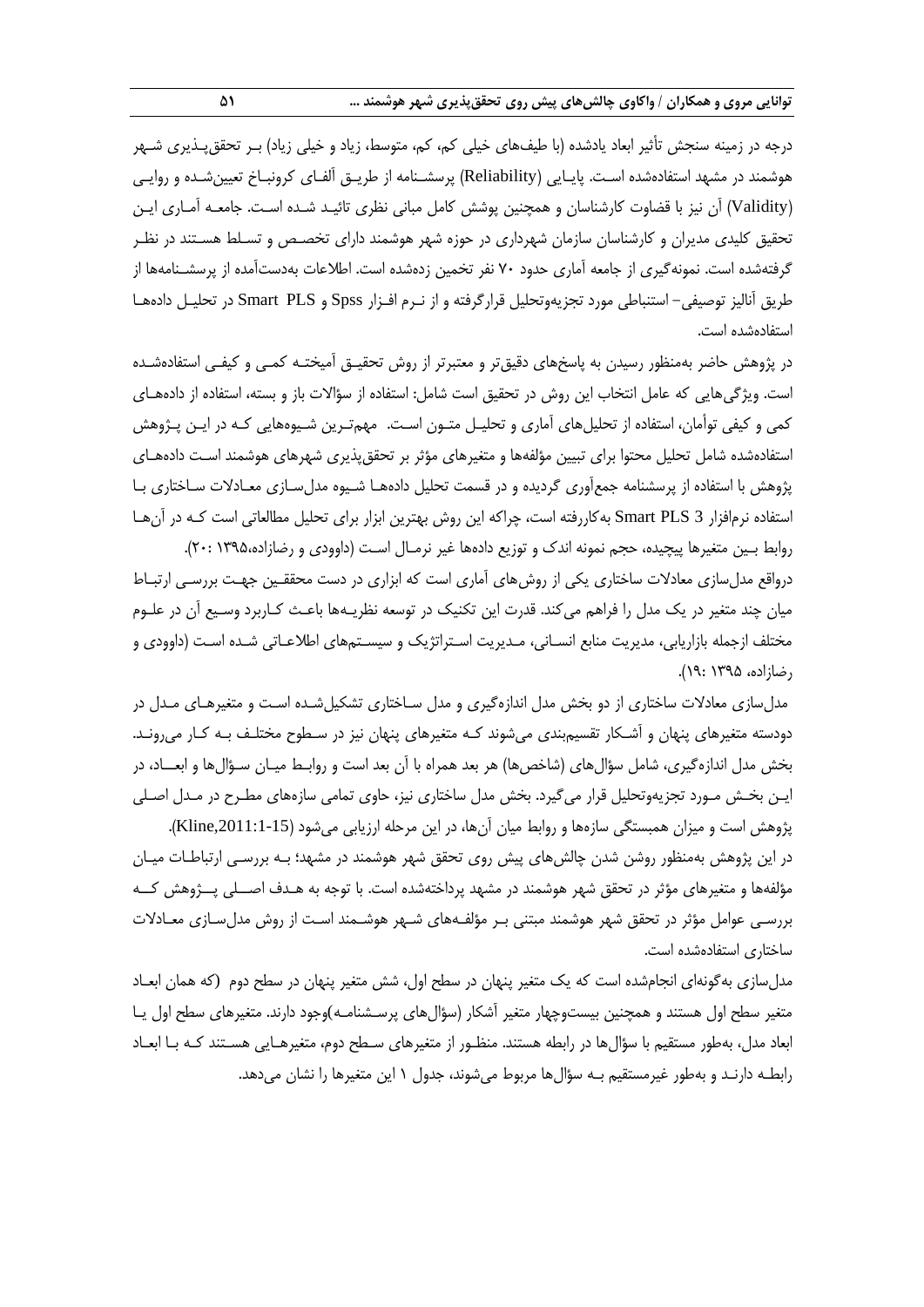|                    |                                                                  | تحقق پذیری شهر هوشمند |                       |                     | متغير پنهان سطح اول |
|--------------------|------------------------------------------------------------------|-----------------------|-----------------------|---------------------|---------------------|
|                    |                                                                  | اقتصاد هوشمند         |                       |                     | متغير پنهان سطح دوم |
| Eq5                | Eq4                                                              | Eq3                   | Eq2                   | Eq1                 | متغير أشكار         |
| تنوع در بخشهای     | جذب سرمایه گذار محدودیت منابع مالی دانش و مهارت در توسعه مدل های |                       |                       | تناسب مدل كسبوكار   | متغير أشكار         |
| اقتصادى            | كسبوكار هوشمند                                                   | شهر                   |                       | جديد بافرهنگ مردم   |                     |
|                    |                                                                  | جابجايي هوشمند        |                       |                     | متغير پنهان سطح دوم |
|                    | Mo4                                                              | Mo <sub>3</sub>       | Mo2                   | Mo1                 | متغير أشكار         |
|                    | زیرساخت نرمافزاری و                                              | هماهنگی بین بخشی      | دادەھا <i>ی</i> مکانی | دادههای مکانی بهروز | متغير أشكار         |
|                    | سختافزارى                                                        | در مدیریت ترافیک      | قابل اعتماد           |                     |                     |
|                    |                                                                  | محيطزيست هوشمند       |                       |                     | متغير پنهان سطح دوم |
|                    |                                                                  | En3                   | En2                   | En1                 | متغير أشكار         |
|                    |                                                                  | سيستم يكپارچه         | شفافسازى              | ارزيابي پايداري     | متغير أشكار         |
|                    |                                                                  | مديريت منابع و        | ميزان مصرف            |                     |                     |
|                    |                                                                  | كاربرد فناوري هاي     | انرژى                 |                     |                     |
|                    |                                                                  | جدید در کنترل و       |                       |                     |                     |
|                    |                                                                  | اندازهگیری مصرف       |                       |                     |                     |
| مديريت شهرى هوشمند |                                                                  |                       |                       |                     | متغير پنهان سطح دوم |
| Ma5                | Ma4                                                              | Ma3                   | Ma2                   | Ma1                 | متغير أشكار         |
| نهاد مستقل شهر     | مقررات و رويهها                                                  | أگاهي و نگرش          | هماهنگی بین           | زمان بر بودن كسب    | متغير أشكار         |
| هوشمند             |                                                                  | مديران                | بخشهای                | تأييديهها           |                     |
|                    |                                                                  |                       | مختلف (كسب            |                     |                     |
|                    |                                                                  |                       | رضايتبخش              |                     |                     |
|                    |                                                                  |                       | خصوصی و               |                     |                     |
|                    |                                                                  |                       | دولتى)                |                     |                     |
|                    |                                                                  | مردم هوشمند           |                       |                     | متغير پنهان سطح دوم |
|                    |                                                                  | Pe3                   | Pe <sub>2</sub>       | $P_{e1}$            | متغير أشكار         |
|                    |                                                                  | شهروندان مجهز به      | مشاركت مردم           | أگاهي و دانش        | متغير أشكار         |
|                    |                                                                  | ابزارها               |                       |                     |                     |
|                    |                                                                  | زندگی هوشمند          |                       |                     | متغير پنهان سطح دوم |
|                    | Li4                                                              | Li3                   | Li2                   | Li1                 | متغير أشكار         |
|                    | سبک زندگی هوشمند                                                 | اطمينان به حفظ        | تسرى                  | دسترسىپذيرى         | متغير أشكار         |
|                    |                                                                  | حريم شخصي و           | زیرساختها <i>ی</i>    | سرویس های همگانی و  |                     |
|                    |                                                                  | مشارکت در سامانه      | هوشمند به             | زيرساختهاى اطلاعاتى |                     |
|                    |                                                                  | داده باز              | قلمروهاي              |                     |                     |
|                    |                                                                  |                       | همگانی                |                     |                     |

### **جدول شماره .1 متغیرهای پنهان سطح اول و دوم و متغیرهای آشکار**

جامع آماری پژوهش شامل مدیران و کارکنان مدیریت شهری اعم از مدیران شهرداری و شورای شهر مشهد است. همـه مدیران و کارمندان ردهبالا که حاضر به شرکت در این سرشـماری شـدهاند ۸۴ نفـر بـوده کـه بـا حـذف پرسشـنامههای مخدوش جامعه آماری به 73 پرسشنامه رسید.

برای بررسی میزان پایایی پرسشنامه از روش حداقل مربعات جزئـی استفادهشده است. در ایـن روش پایـایی بـا دو معیـار موردسنجش قرار میگیرد-0:.آلفـای کرون باخ-5.،پایـایی ترکیبی و برای ارزیابی روایی پرسشـنامه نیـز از معیـار روایـی همگرا شاخص (AVE) استفادهشده است. مقدار آلفای کرون باخ بالاتر از ۰/۷ نشانگر پایـایی قابـلقبول اسـت. فـورنر و الرکر )0310( مقدار بحرانی برای معیار AVE را عدد 1/2 در نظر گرفتهاند. بـدین معنـی کـه مقـدار AVE بـاالی 1/2 روایی همگرای قابلقبول را نشان میدهند. در جدول 5 نتای پایایی و روایی همگرای ابزار سنجش بهطور عنوان گردیده است.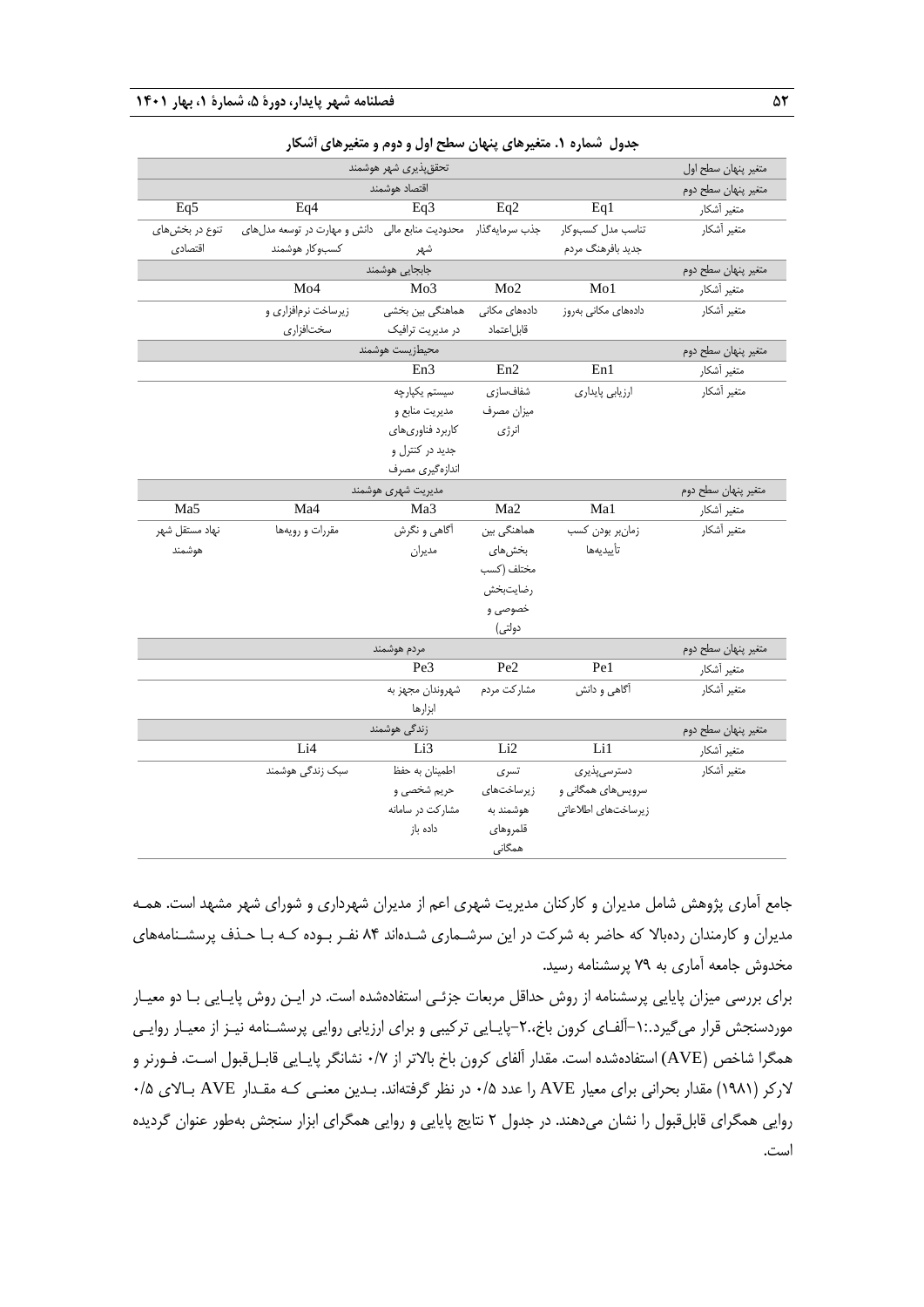| ساز مها               | ألفاي كرون باخ         | پایایی ترکیبی          | ميانگين واريانس استخراجي |
|-----------------------|------------------------|------------------------|--------------------------|
|                       | Alpha $>0.7$           | Alpha $>0.7$           | AVE>0.5                  |
| تحقق پذیری شهر هوشمند | $\cdot$ / $\gamma\tau$ | $\cdot/\lambda$ ۴      | .1919                    |
| اقتصاد                | $\cdot$ / $\vee\tau$   | $\cdot/\lambda\tau$    | $\cdot$ / $\Delta$       |
| محيطزيست              | $\cdot/\lambda$ ۳      | .14                    | $\cdot$ /Y \ \           |
| جابەجايى              | $\cdot$ /yy            | .195                   | .1507                    |
| مديريت                | $\cdot$ /YA            | .797                   | $\cdot$ / $\gamma$ ۳۲    |
| مردم                  | .15 <sub>A</sub>       | $\cdot$ / $\gamma\tau$ | $\cdot/\Delta$           |
| زندگی                 | $\cdot/\lambda$ ۴      | .795                   | $\cdot$ /953             |
|                       |                        |                        |                          |

**جدول شماره .2 نتایج پایایی و روایی همگرای ابزار سنجش**

#### **بحث و یافتهها**

شهر مشهد به دلیل جایگاه ویژهای که در سطح جهانی دارا است نیازمند آن است تا همگام با رشد فناوریهـای نـوین در سطح جهان حرکت کند. در این راستا در دهههای اخیر شهر مشهد اقدام به تهیه طرحهای شهری در ایـن زمینـه کـرده ولی در مرحله اجرا و عملیاتی سازی راهبردهای شهر هوشمند دستاوردهای چشمگیری نداشته است. ایجاد تغییرات در ساخت و اجتماع شهرها همواره مسائل و چالشهایی را به همراه داشته است امـا مزایـای حاصـل از آن منجر به تسری این تغییرات در همه الیههای شهرها شده است. عملیاتی شدن و تحقق شهر هوشمند ازآنجاییکه نیازمند تغییرات اقتصادی، سیاسی و اجتماعی گستردهای است با چالشهای بسیاری در مسیر عملیاتی شدن مواجه است. جـدول شماره 0 مؤلفههای مؤثر در تحقق شهر هوشمند و متغیرهای مربوط به آن را بررسی کرده است.

| زندگی                                            | مردم                   | مديريت                     | محيطزيست              | حمل ونقل              | اقتصادى                   |  |
|--------------------------------------------------|------------------------|----------------------------|-----------------------|-----------------------|---------------------------|--|
| دسترسىپذيرى سرويس هاى                            | ناآگاهی مردم از مفاهیم | زمان بودن كسب تأييديهها    | عدم امكان ارزيابي     | عدم هماهنگی بین       | جذب سرمايه گذار           |  |
| همگانی و زیرساختهای                              | شهر هوشمند، امكانات و  |                            | پايدارى               | بخشی در مدیریت        |                           |  |
| اطلاعاتى                                         | چالش های آن            |                            |                       | ترافيك                |                           |  |
| عدم نیاز به سبک زندگی                            | عدم اطمينان به         | هماهنگی بین بخشهای         | فقدان سيستم يكپارچه   | فقدان دادههای مکانی   | عدم تناسب مدل             |  |
| هوشمند                                           | فناوري هاي جديد        | مختلف (كسب رضايتبخش        | مديريت منابع          | يكپارچه               | كسبوكار جديد بافرهنگ      |  |
|                                                  |                        | خصوصی و دولتی)             |                       |                       | مردم                      |  |
| فقدان شهروندان هوشمند ناتوانی در مرزبندی اطلاعات |                        | فقدان دادههای مکانی مناسب  | اثرات منفى مداخله     | غيرواقعي و دستنيافتني | فقدان دانش و مهارت در     |  |
| محرمانه و غیر محرمانه                            |                        |                            | پروژەها بر محيط       | بودن مدل هاى حمل ونقل | توسعه مدلهای کسبوکار      |  |
|                                                  |                        |                            | طبيعي                 | هوشمند                | هوشمند                    |  |
| عدم احساس نياز به وجود                           | فقدان مشاركت مردم      | فقدان أگاهي و نگرش مديران  | فقدان ارزش و علاقه    | فقدان زيرساختهاى      | ۴٪ محدودیت منابع مالی شهر |  |
| شهر هوشمند                                       |                        | عالی                       | به اندازهگیرهای کارای | نرمافزاري و سختافزاري |                           |  |
|                                                  |                        |                            | انرژی                 |                       |                           |  |
| عدم اطمينان به حفظ حريم                          | بدبینی بخشی از جامعه   | ضعف مقررات و رويهها        | شفافسازى ميزان        |                       | هزینههای سنگین            |  |
| شخصی و مشارکت در                                 | به فناوریهای جدید      |                            | مصرف انرژى            |                       | زيرساختهاى هوشمند         |  |
| سامانه داده باز                                  |                        |                            |                       |                       |                           |  |
|                                                  |                        | عدم وجود يک سازمان مسئول   |                       |                       | مديريت نامناسب منابع      |  |
|                                                  |                        | بهمنظور برنامهريزي و اجراي |                       |                       | مالی و انسانی             |  |
|                                                  |                        | پروژه شهر هوشمند           |                       |                       |                           |  |

**جدول شماره .3 مؤلفههای مؤثر در تحقق شهر هوشمند و متغیرهای مربوط به آن**

با توجه به هدف پژوهش که بررسی چالشهای مؤثر در تحقق شهر هوشمند (مبتنی بر مؤلفههای شهر هوشمند) و تعیین سهم هر یک از مؤلفهها در تحققپذیری شهر هوشمند در مشهد است. جهـت تعیـین معنـاداری هـر یـک از متغیرهـا در تحققپذیری شهر هوشمند از فرمان Bootstrapping نرمافزار PLS Smart استفاده شد که خروجـی حاصـل، ضـرایب تـی. یـا ضرایب معناداری را نشان میدهد اگر مقادیر تی. در بازهای بیشــتر از +0/31 باشــند، بیـانگر معنـاداری متغیـر مربوطه و مهم بودن چالشهای پیش روی تحققپذیری شهر هوشمند در آن محدوده است. ضرایب تی. بـین سـازههای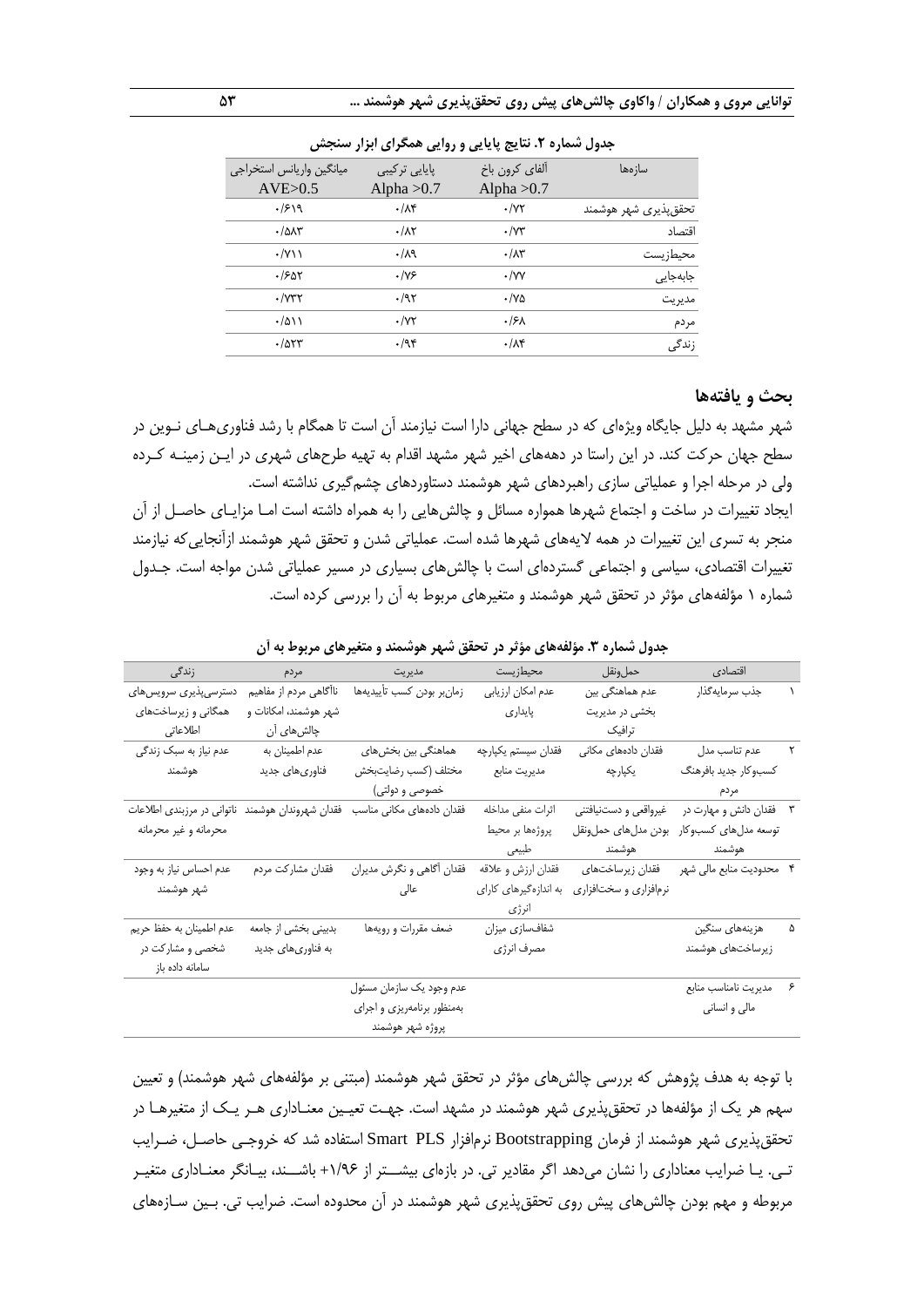

اصلی پژوهش، همگی رقمی بیش از 0/31 را نشان میدهند که مبین اهمیت همه متغیرهای پنهان در تحققپذیری شهر هوشمند مشهد است.

**شکل شماره .2 مدل ترسیمشده همراه با ضرایب معناداری**

پسازاینکه مشخص شد متغیرهای پنهان )چالشهای پـیش روی شـهر مشـهد در راسـتای هوشـمند شـدن مبتنـی بـر مؤلفههای یک شهر هوشمند) در تحقق،ذیری شهر هوشمند مشهد مؤثر میباشند در ادامـه بـه تعیـین سـهم هریـک از متغیرها در تحققپذیری شهر هوشمند مشهد پرداختهشده اسـت. بارهـای عـاملی از طریـق محاسـبه مقـدار همبسـتگی شاخصهای یک سازه با آن سازه محاسبه میشود که اگر این مقدار برابر و یا بیشتر از مقدار 1/1 شود مؤید ایـن مطلـب است که واریانس بین سازه و شاخصهای آن از واریانس خطای اندازهگیری آن سـازه بیشـتر اسـت و پایـایی قابـلقبول است. با محاسبه و بررسی ضرایب استانداردشده، بار عاملی مربوط به هر یک از مسیرهای سازههای اصـلی بـالاتر از ۰/۴ بود که بیانگر معنادار بودن پارامترهای مربوطه و متعاقباً تأیید فرضیههای پژوهش است.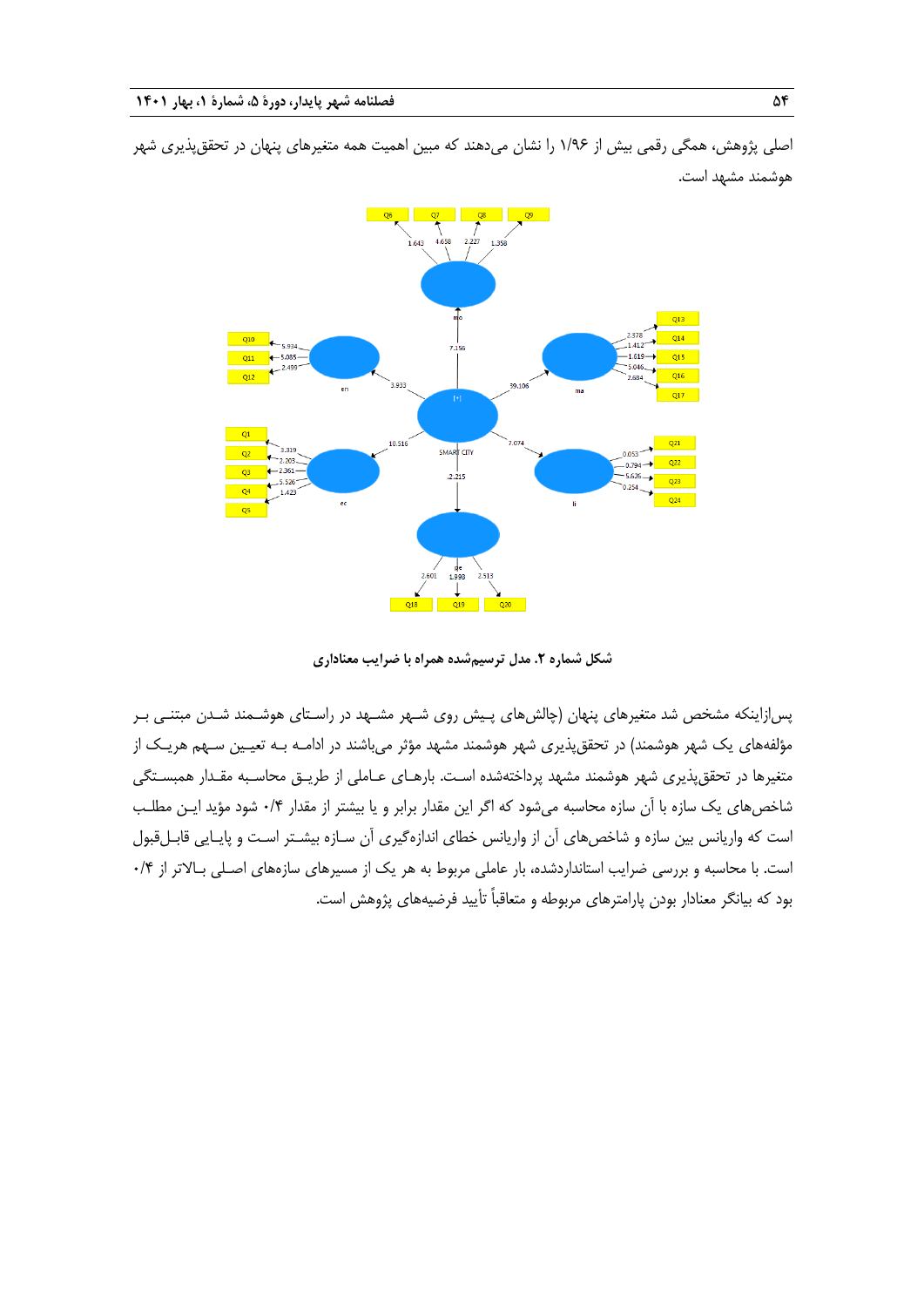

**شکل شماره .3 مدل ترسیمشده همراه با ضرایب مسیر**

با توجه به ضرایب t و بار عاملی استخراجشده از شکل 3 نتیجه آزمون فرضیات در جدول آورده شده اسـت:

|             |                       | ضريب معناداري ضريب مسير نتيجه أزمون | فرضيه                                                              |
|-------------|-----------------------|-------------------------------------|--------------------------------------------------------------------|
| پذيرش فرضيه | $\cdot$ / $\gamma$ 99 | $\binom{1-\alpha}{2}$               | بعد اقتصادی بر تحققپذیری شهر هوشمند در مشهد تأثیر معناداری دارد.   |
| پذيرش فرضيه | $\cdot/\Delta$ 95     | $\Upsilon/\Upsilon\Upsilon\Upsilon$ | بعد محیطزیست بر تحقق پذیری شهر هوشمند در مشهد تأثیر معناداری دارد. |
| پذيرش فرضيه | .1999                 | $Y/\lambda\Delta F$                 | بعد جابهجایی بر تحقق پذیری شهر هوشمند در مشهد تأثیر معناداری دارد. |
| پذيرش فرضيه | $-19.77$              | $\Gamma(\lambda)$                   | بعد مدیریت بر تحققپذیری شهر هوشمند در مشهد تأثیر معناداری دارد.    |
| پذيرش فرضيه | $\cdot/\lambda$ ۲۷    | $Y/\cdot Y^c$                       | بعد زندگی بر تحقق پذیری شهر هوشمند در مشهد تأثیر معناداری دارد.    |
| پذيرش فرضيه | $\cdot/\Delta VT$     | $Y/Y \setminus \Delta$              | بعد مردم بر تحقق پذیری شهر هوشمند در مشهد تأثیر معناداری دارد.     |
|             |                       |                                     |                                                                    |

| جدول شماره ۴. نتیجه آزمون فرضیات |  |  |  |
|----------------------------------|--|--|--|
|----------------------------------|--|--|--|

در سطح اطمینان %32 سازههای مؤثر در تحقق شهر هوشمند مشهد به ترتیب: مدیریت هوشمند ،%35 زنـدگی هوشـمند ،15٪، اقتصاد هوشمند ۷۹٪، جابهجایی هوشمند ۶۹٪، محیطزیست هوشمند ۵۹٪ و مردم هوشمند ۵۷٪ اولویتبندی شده است. در مقایسه تطبیقی با تحققپذیری شهرهای هوشمند در اروپا میتوان گفت:

- \* مؤلفه محیطزیست هوشمند که در بیشتر شهرهای اروپایی محقق شده است در شهر مشـهد بـا چالشهـای جـدی مواجه است که بر اساس مطالعات نظری و نظرات متخصصان مدیریت شهری مهمترین چالشها عبـارت اسـت از: چالشها درزمینه ارزیابی پایداری طرحها و برنامههای شهری، چـالش درزمینـه مـدیریت یکپارچـه منـابع، چـالش درزمینه اندازهگیری بهرهوری انرژی و شفافسازی مصرف انرژی است.
- مؤلفه مردم هوشمند یکی از ارکان اصلی در تحققپذیری شهرهای هوشمند است که در شـهرهای هوشـمند اروپـا کمتر موردتوجه قرارگرفته است. با توجه به یافتههای این پژوهش طبق نظر مدیران حوزه مـدیریت شـهری مؤلفـه مردم هوشمند نسبت به سایر مؤلفهها از تأثیر کمتری بر تحققپذیری شهرهای هوشمند برخـوردار اسـت کـه ایـن موضوع بیانگر لزوم توجه بیشتر به این مؤلفه است.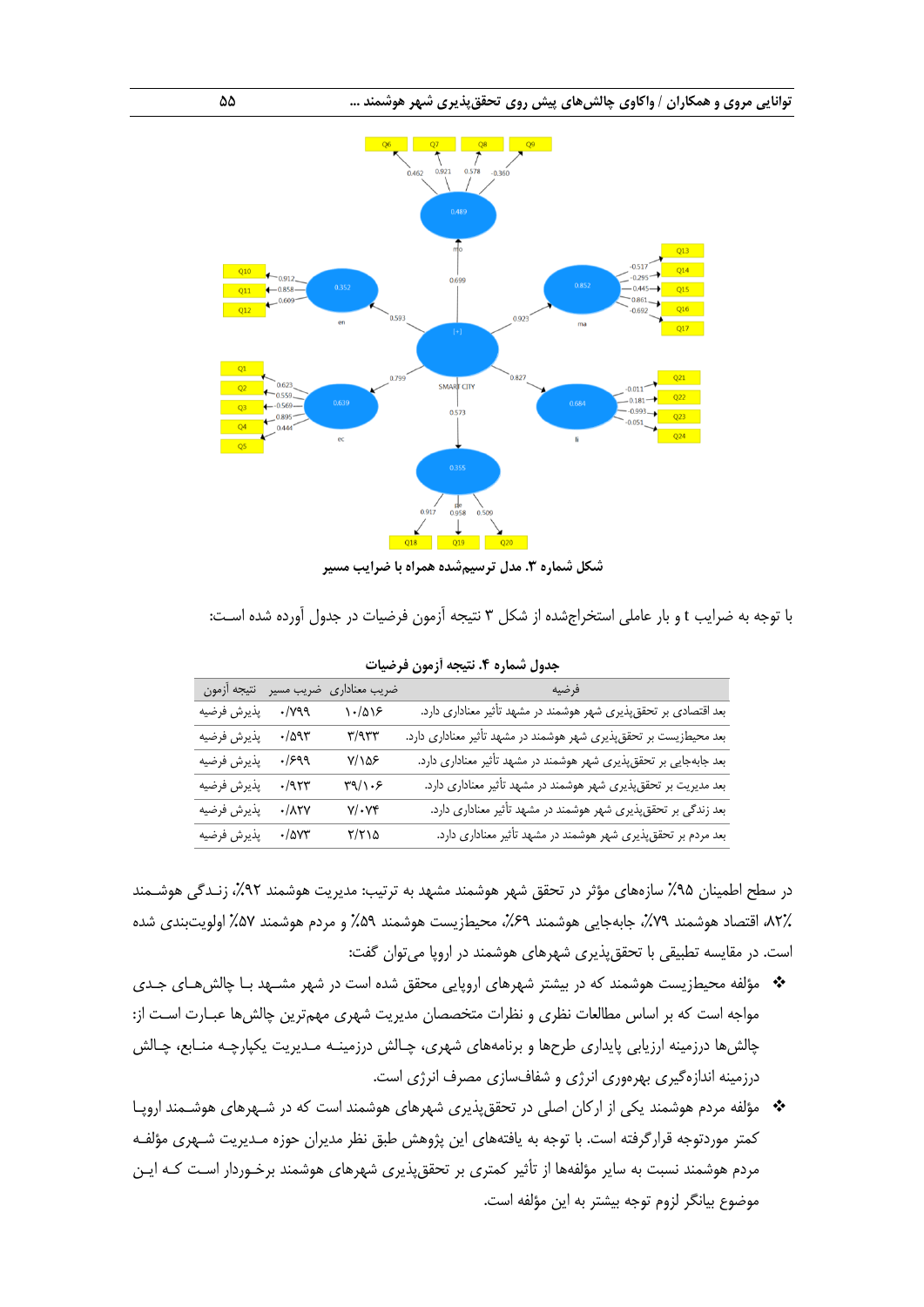مؤلفههای اقتصاد هوشمند و حکمروایی هوشمند از مهمترین مؤلفههای شهر هوشمند است کـه بـه دلیـل ماهیـت نهادی و زیرساختی این مؤلفهها نقش اساسی در شروع طرحهای هوشمند ایفا میکنـد. در بررسـیهای انجامشـده این دو مؤلفه در شهر مشهد با چالشهای جدی مواجه است که نیازمند برنامهریزی منعطـف و بـین نهـادی بـرای بهبود این چالشها است.

## **نتیجهگیری**

مقاله حاضر باهدف بررسی زمینههای تحققپذیری شهر هوشمند در مشهد و چالشهای پیش روی آن با استفاده از مـرور ادبیات موضوع، بررسی پروژههای شهر هوشمند و پرسشنامه از مدیران و کارکنان حوزه مدیریت شهری، میزان ارتباط و تأثیر هریک از این چالشها بر تحقق شهر هوشمند مؤلفهها و متغیرهای مؤثر در تحققپذیری راهبردهای شهر هوشـمند در مشهد را معرفی میکند. با توجه به مطالعات انجامشده میتوان نتیجه گرفت که:

شناسایی دیدگاه مدیران در حوزه شهر هوشمند و تحلیـل آن بـه دلیـل اثرگـذاری بـر سیاسـتهای شـهری میتوانـد در شناسایی حوزههایی که نیازمند تأکید بیشتری است راهگشا باشد. همانطور که در این پژوهش مشخص شد مؤلفه مـردم هوشمند که نقش مهمی در تحققپذیری شهرهای هوشمند دارد در دیـدگاه مـدیران شـهری از درجـه اهمیـت کمتـری برخوردار است که نیازمند توجه بیشتری است.

هریک از مؤلفههای شهر هوشمند شامل متغیرهای مختلفی می شود که ماهیت این متغیرها معطوف به شرایط زمینهای و پیچیده هر شهری است. پس انتظار میرود در بررسی تحققپذیری شهرهای هوشمند مجموعـهای متنـوع از متغیرهـای وابسته به مسائل و معضالت خاص هر شهر در نظر گرفته شود. مهمترین چالش تحققپذیری شهر هوشـمند وابسـته بـه ارائه تعریفی متناسب از مؤلفههای شهر هوشـمند و سـاختاربندی آن در راسـتای توسـعه اکوسیسـتمهای نـوآوری اسـت. یافتههای این پژوهش بهویژه روش بررسی تحققپذیری شهر هوشمند مبتنی بر مسائل و چالشهای پیش روی هر شهر میتواند مورداستفاده نهادهای مدیریت شهری، سیاستگذاران و برنامه ریزان قرار گیرد. همچنـین شناسـایی چالشهـای پیش روی تحققپذیری شهرهای هوشمند میتواند این فرصـت را پـیش روی شـهرهای هوشـمند ایـران قـرار دهـد تـا پروژههای هوشمند سازی را واقعبینانهتر و کارآمدتر تعریف کنند. در همین راستا برخی از مهمترین راهبردهای رویکـردی که میتواند در بلوغ شهرهای هوشمند و توسعه بعد مردم موردتوجه مدیران شهری مشهد قـرار گیـرد شـامل مـوارد زیـر است:

- سیاستگذاری در حوزه خالقیت و مشارکتپذیری مردم در فرآیند هوشمند سازی،
- تدوین چارچوب اخالقی شهرهای هوشمند بهمنظور ایجاد امنیت و اعتماد شهروندان،
- توانمندسازی شهروندان از طریق وضع دستورالعملهای مناسب برای تمام نهادهای عمومی در راسـتای آمـوزش و آگاهسازی اجتماعی نسبت به موضوع شهر هوشمند، اهداف آن و فرصتهای مشارکت،
- گسترش رویدادهای شهری هوشمند بهمنظور ایجاد آگاهی و آشنا کردن مردم با مفاهیم و نمودهای عملیاتی شـهر هوشمند،
	- مشارکت گروههای خالق و نخبگان هنری باهدف گسترش خالقیت و نوآوری در میان شهروندان،
- گسترش خدمات شهروندی در زمینه آموزش و یادگیری فناوریهای نوین برای تمـامی سـنین بـهویژه سـالمندان، بیماران و گروههای اجتماعی آسیبپذیر.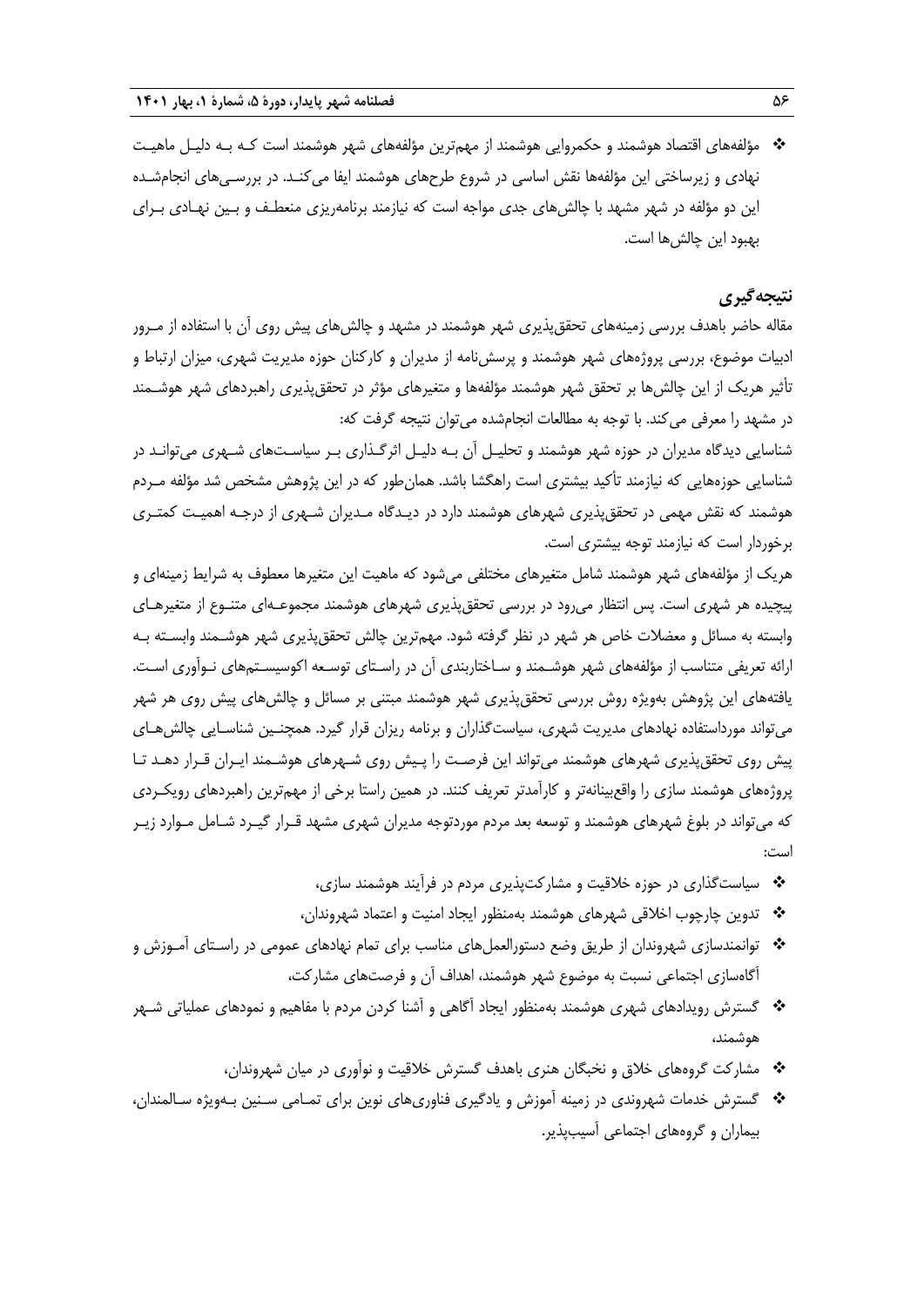## **تقدیر و تشکر**

بنا به اظهار نویسنده مسئول، این مقاله که برگرفته از رساله دکتری میباشد حامی مالی نداشته است.

#### **منابع**

- 0( بیدخوری، علیرضا )0331(. سناریوهای گذار کالنشهر مشهد بهسوی شهر هوشمند با تأکید بر جابجایی. پایان منامـه کارشنا سکارشناسـی ارشد، به راهنمایی امید علی خوارزمی، دانشکده ادبیات و علوم انسانی، دانشگاه فردوسی مشهد.
- 5( داوری، علی و رضازاده، آرش )0332(. مدلسازی معادالت ساختاری با نرمافزار PLS. چاپ سوم، ت هران سـوم، تهـران : هجهـاد دان شگاهیدانشـگاهی، سازمان انتشارات.
- 3( سیفالدینی، فرانک؛ پوراحمد، احمد؛ زیاری، کرامت اهلل و نادر دهقانی الوار، سید علی )0335(. بررسی بسترها و موانع رشد شهر هوشمند در شهرهای میانی مطالعه موردی: شهر خرمآباد. آمایش سرزمین، دوره ۵، شماره ۲، صص. ۲۶۰–۲۴۱.
- ۴) هاشمی، سید علی؛ راهنجات، میترا؛ شریفزاده، فتاح و سعدی، محمدر ضا (۱۳۹۹). نـ سبت سنجی حکمروا یی خوب و شهر هوشمند (مطالعه موردی: شهر تهران). فصلنامه راهبرد اجتماعی فرهنگی، سال ۹، شماره ۳۴، صص. ۹۰-۶۷.
- 5) Alawadhi, Suha., Aldama-Nalda, Armando., Chourabi, Hafedh., Gil-Garcia, J. Ramon., Leung, Sofia., Mellouli, Sehl., Nam, Taewoo., Pardo, Theresa A., Scholl, Hans J., & Walker, Shawn. (2012). Building Understanding of Smart City Initiatives, Proceedings of nternational conference on electronic government. Springer: Berlin, Heidelberg.
- 6) Albino, Vito., Umberto, Berardi., & Dangelico, Rosa Maria. (2015). Smart cities: Definitions, dimensions, performance, and initiatives. Journal of Urban Technology, Vol.22, No.1, pp. 3–21.
- 7) Bidkhori, Alireza. (2015). Scenarios of transition from Mashhad metropolis to smart city with emphasis on relocation, Master Thesis, under the guidance of Omid Ali Kharazmi, Faculty of Literature and Humanities, Ferdowsi University of Mashhad. [In Persian].
- 8) Buscher, Volker., & Doody, Léan. (2013). Global innovators: international case studies on smart cities, BIS Research Report, edition1. Publisher Arup.
- 9) Caragliu, Andrea., Del Bo, Chiara., & Nijkamp, Peter. (2011). Smart cities in Europe. Journal of Urban Technology, Vol.18, No.2, pp. 65–82.
- 10) Chourabi, Hafedh., Nam, Taewoo., Walker, Shawn., Gil-Garcia, J. Ramon., Mellouli, Sehl., Nahon, Karine., Pardo, Theresa A., & Scholl, Hans Jochen. (2012). Understanding smart cities: An integrative framework. 45th Hawaii international conference on system sciences, pp. 2289–2297.
- 11) Cosgrave, Ellie., Doody, Léan., & Walt, Nicola. (2014). Delivering the Smart CitySmart, edition1. Publisher Arup.
- 12) Dameri, Renata Paola., & Rosenthal-Sabroux, Camille. (2014). Smart city and value creation, edition1. Publisher Springer, Cham, pp1-12.
- 13) Davari, Ali., & Rezazadeh, Arash. (2015). Structural Equation Modeling with PLS Software, Third Edition, Tehran: University Jihad, Publishing Organization. [In Persian].
- 14) De Santis, Roberta., Fasano, Alessandra., Mignolli, Nadia., & Villa, Anna. (2014). Smart city: fact and fiction, MPRA Paper 54536, University Library of Munich, Germany, pp. 1- 20.
- 15) Gil-Garcia, J. R., Pardo, T. A., & Nam, T. (Eds.). (2015). Smarter as the new urban agenda: A comprehensive view of the 21st century city, Springer, Vol.11, pp.1-19.
- 16) Hall RE. (2000). The vision of a smart city. (Brookhaven National Laboratory, USA), 2nd International Life Extension Technology Workshop, Paris, 28 September, pp.1-20.
- 17) Hashemi, Seyed Ali., Rahnejat, Mitra., & Sharifzadeh, Fattah., Saeidi, & Mohammad Reza. (2019). The Ratio of Good Governance and Smart City (Case Study: Tehran), Social-Cultural Strategy Quarterly, Vol. 9, No.34, pp. 67-90.
- 18) Hollands, Robert G. (2008). Will the real smart city please stand up? Intelligent, progressive or entrepreneurial?. City, Vol.12, No.3, pp. 303-320.
- 19) Kline, R. B. (2011). Principles and practice of structural equation modeling, edition1. Publisher NewYork: Guilford Press.